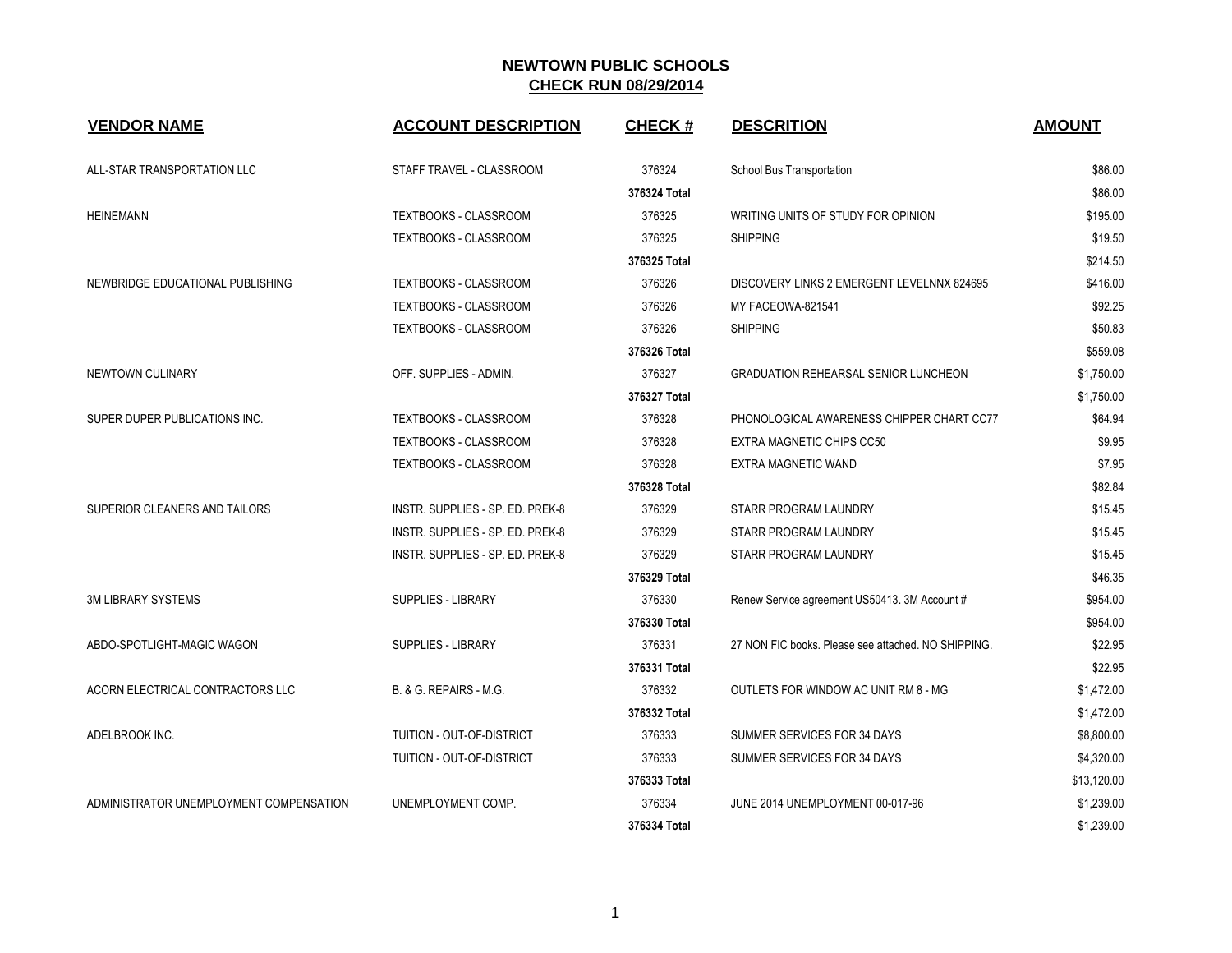| <b>VENDOR NAME</b>                 | <b>ACCOUNT DESCRIPTION</b>     | <b>CHECK#</b> | <b>DESCRITION</b>                                     | <b>AMOUNT</b> |
|------------------------------------|--------------------------------|---------------|-------------------------------------------------------|---------------|
| ADVANCED SECURITY TECHNOLOGIES INC | B. & G. REPAIRS - RIS.         | 376335        | CARD ACCESS DOOR REPAIR - RIS                         | \$135.00      |
|                                    | B. & G. REPAIRS - M.S.         | 376335        | POWER SUPPLY REPAIR - NMS                             | \$497.50      |
|                                    |                                | 376335 Total  |                                                       | \$632.50      |
| ALARMS BY PRECISION LLC            | B. & G. REPAIRS - RIS.         | 376336        | ADJUST INTERIOR DOORS - RIS                           | \$500.00      |
|                                    | B. & G. REPAIRS - M.S.         | 376336        | STROBE LOOP TROUBLESHOOT / SMOKE DETECTOR REPL/       | \$250.00      |
|                                    | B. & G. REPAIRS - M.S.         | 376336        | STROBE LOOP TROUBLESHOOT / SMOKE DETECTOR REPL/       | \$593.75      |
|                                    | B. & G. REPAIRS - H.S.         | 376336        | <b>LOCK WORK - NHS</b>                                | \$555.50      |
|                                    |                                | 376336 Total  |                                                       | \$1,899.25    |
| ALL ABOUT YOU HOME CARE SERVICES   | PROF. SERV. - HEALTH ELEM/RIS  | 376337        | NURSING SERVICES STARR STUDENT                        | \$783.75      |
|                                    |                                | 376337 Total  |                                                       | \$783.75      |
| ALL-STAR TRANSPORTATION LLC        | TRANS. - LOCAL SPECIAL ED      | 376338        | STARR AT REED                                         | \$4,240.00    |
|                                    | TRANS. - OUT-OF-DISTRICT       | 376338        | <b>WORK PROGRAM</b>                                   | \$2,120.00    |
|                                    |                                | 376338 Total  |                                                       | \$6,360.00    |
| AMAZON                             | <b>SUPPLIES - LIBRARY</b>      | 376339        | Amazon Book Order *see attached*                      | (\$0.08)      |
|                                    | <b>SUPPLIES - LIBRARY</b>      | 376339        | Amazon Book Order *see attached*                      | (\$14.72)     |
|                                    | <b>SUPPLIES - LIBRARY</b>      | 376339        | Amazon Book Order *see attached*                      | \$23.55       |
|                                    | SUPPLIES - LIBRARY             | 376339        | Amazon Book Order *see attached*                      | \$415.12      |
|                                    |                                | 376339 Total  |                                                       | \$423.87      |
| AMAZON                             | INSTR. SUPPLIES - SCIENCE      | 376340        | <b>STEM Lesson Essentials books</b>                   | \$125.95      |
|                                    | OFF. SUPPLIES - ADMIN.         | 376340        | Brother label maker, pt90                             | \$18.92       |
|                                    | OFF. SUPPLIES - ADMIN.         | 376340        | Tape for label maker, M-series, 3/8 inch blk on white | \$16.25       |
|                                    | OFF. SUPPLIES - ADMIN.         | 376340        | Avery colored labels                                  | \$9.98        |
|                                    | INSTR. SUPPLIES - COMPUTER ED. | 376340        | Shipping charge                                       | \$2.60        |
|                                    | INSTR. SUPPLIES - COMPUTER ED. | 376340        | various computer technology supplies per attached.    | \$48.00       |
|                                    | INSTR. SUPPLIES - COMPUTER ED. | 376340        | Shipping charge                                       | \$8.89        |
|                                    | INSTR. SUPPLIES - COMPUTER ED. | 376340        | various computer technology supplies per attached.    | \$48.00       |
|                                    | INSTR. SUPPLIES - COMPUTER ED. | 376340        | Shipping charge                                       | \$3.05        |
|                                    | INSTR. SUPPLIES - COMPUTER ED. | 376340        | various computer technology supplies per attached.    | \$64.66       |
|                                    | INSTR. SUPPLIES - COMPUTER ED. | 376340        | Shipping charge                                       | \$4.72        |
|                                    | OFF. SUPPLIES - ADMIN.         | 376340        | Shipping charge                                       | \$23.33       |
|                                    | OFF. SUPPLIES - ADMIN.         | 376340        | Desk/ wall calendar                                   | \$12.25       |
|                                    | OFF. SUPPLIES - ADMIN.         | 376340        | Shipping                                              | \$12.46       |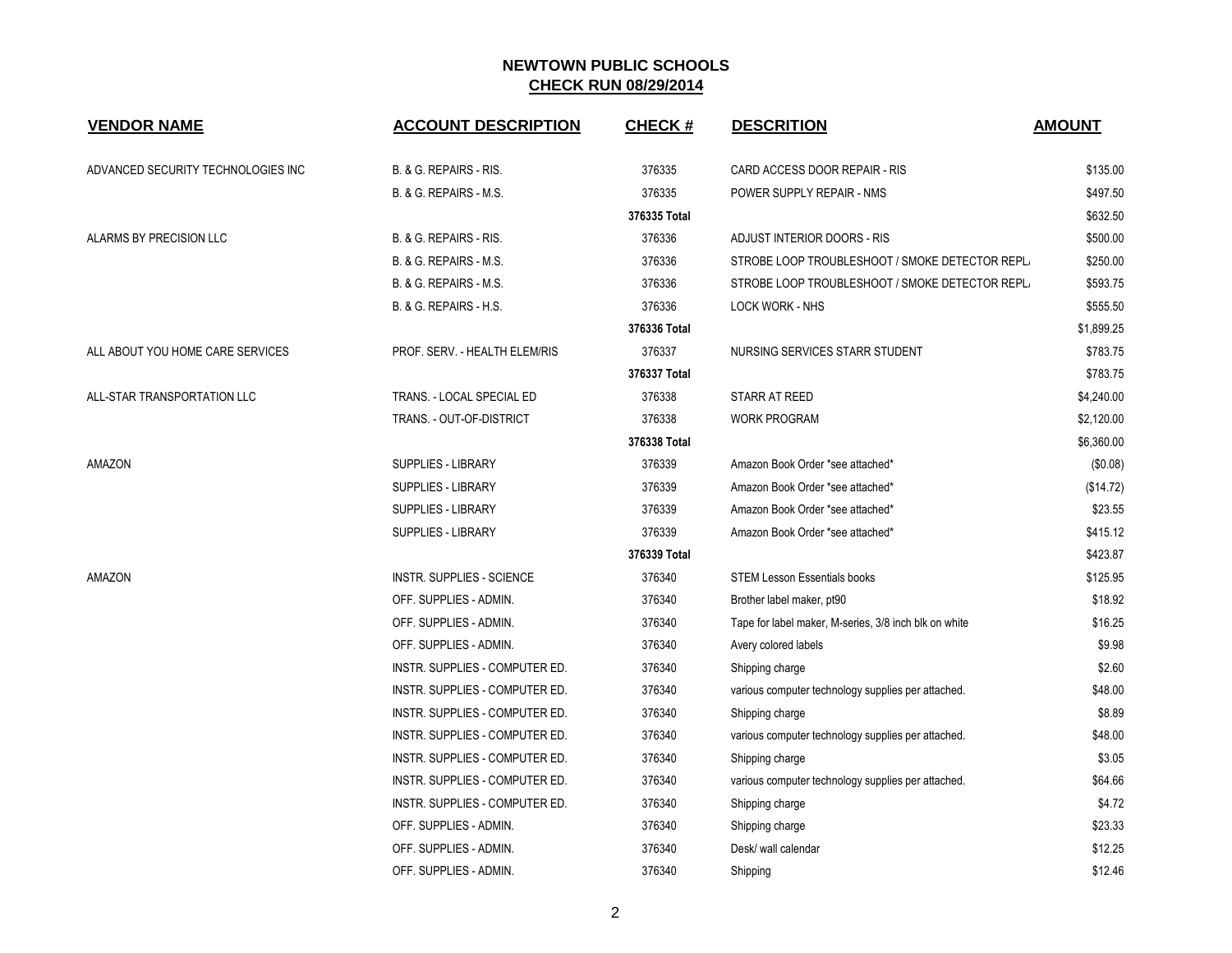| <b>VENDOR NAME</b> | <b>ACCOUNT DESCRIPTION</b>      | <b>CHECK#</b> | <b>DESCRITION</b>                                    | <b>AMOUNT</b> |
|--------------------|---------------------------------|---------------|------------------------------------------------------|---------------|
|                    |                                 |               |                                                      |               |
| AMAZON             | INSTR. SUPPLIES - CLASSROOM     | 376340        | SAFCO 5613CL magazine wall rack                      | \$117.11      |
|                    | INSTR. SUPPLIES - CLASSROOM     | 376340        | White folding tables for bistro lunch                | \$67.39       |
|                    | INSTR. SUPPLIES - CLASSROOM     | 376340        | White folding tables                                 | \$67.39       |
|                    | INSTR. SUPPLIES - CLASSROOM     | 376340        | White folding tables                                 | \$67.39       |
|                    | INSTR. SUPPLIES - CLASSROOM     | 376340        | White folding tables                                 | \$67.39       |
|                    | INSTR. SUPPLIES - CLASSROOM     | 376340        | White folding tables                                 | \$67.39       |
|                    | INSTR. SUPPLIES - CLASSROOM     | 376340        | White folding tables                                 | \$67.39       |
|                    |                                 | 376340 Total  |                                                      | \$920.51      |
| AMAZON             | INSTR. SUPPLIES - COMPUTER ED.  | 376341        | Instructional supplies - Computer Ed.  Free Shipping | \$75.00       |
|                    | INSTR. SUPPLIES - COMPUTER ED.  | 376341        | Instructional supplies - Computer Ed. Free Shipping  | \$683.88      |
|                    | INSTR. SUPPLIES - COMPUTER ED.  | 376341        | Instructional supplies - Computer Ed. Free Shipping  | \$579.95      |
|                    | OFF. SUPPLIES - ADMIN.          | 376341        | Sound maker Free shipping                            | \$73.41       |
|                    | INSTR. SUPPLIES - CLASSROOM     | 376341        | HP 15 x Black Original Laserjet toner Cartridge      | \$1,034.25    |
|                    | OFF. SUPPLIES - ADMIN.          | 376341        | Masterlock cable lock                                | (\$2.08)      |
|                    | OFF. SUPPLIES - ADMIN.          | 376341        | Masterlock cable lock                                | \$34.80       |
|                    | INSTR. SUPPLIES - CLASSROOM     | 376341        | Rolodex mesh organizer                               | \$15.57       |
|                    |                                 | 376341 Total  |                                                      | \$2,494.78    |
| AMAZON             | OTHER SUPPLIES - STAFF DEVELOP. | 376342        | New Staff Orientation: Make one Change 30 copies     | \$816.90      |
|                    |                                 | 376342 Total  |                                                      | \$816.90      |
| AMAZON             | INSTR. SUPPLIES - WORLD LANG.   | 376343        | HOW ARE YOU FEELING TODAY? SPANISH POSTER            | \$6.29        |
|                    | INSTR. SUPPLIES - WORLD LANG.   | 376343        | PILOT PRECISE V5 STICK ROLLING BALL PENS             | \$18.96       |
|                    | INSTR. SUPPLIES - WORLD LANG.   | 376343        | CDN TM15 EXTRA LARGE BIG DIGIT TIMER                 | \$10.80       |
|                    | INSTR. SUPPLIES - WORLD LANG.   | 376343        | SPANISH SELF-INKING TEACHER STAMPS                   | \$27.63       |
|                    | INSTR. SUPPLIES - WORLD LANG.   | 376343        | DHUPA CHUPS CREMOSA POP TUBES, 96                    | \$17.32       |
|                    | INSTR. SUPPLIES - SOC. STUDIES  | 376343        | <b>DSM-5 CLINICAL CASES</b>                          | \$70.98       |
|                    | INSTR. SUPPLIES - SOC. STUDIES  | 376343        | CRAYOLA 64 CT WASHABLE MARKERS,                      | \$47.25       |
|                    | INSTR. SUPPLIES - SOC. STUDIES  | 376343        | CRAYOLA DOUGH 3-LB BUCKET RED                        | \$13.26       |
|                    | INSTR. SUPPLIES - SOC. STUDIES  | 376343        | CRAYOLA DOUBH 3-LB BUCKET BLUE                       | \$15.68       |
|                    | INSTR. SUPPLIES - SOC. STUDIES  | 376343        | CRAYOLA DOUGH 3-LB BUCKET PURPLE                     | \$8.79        |
|                    | INSTR. SUPPLIES - SOC. STUDIES  | 376343        | CRAYOLA COUGH 3-LB BUCKET YELLOW                     | \$7.93        |
|                    | INSTR. SUPPLIES - SOC. STUDIES  | 376343        | ROSEART COLORED PENCILS, 100-COUNT PACKAGE -LISA I   | \$36.42       |
|                    | <b>TEXTBOOKS - SCIENCE</b>      | 376343        | 9780716738497 ENVIRONMENTAL SCIENCE FOR AP           | \$474.00      |
|                    |                                 |               |                                                      |               |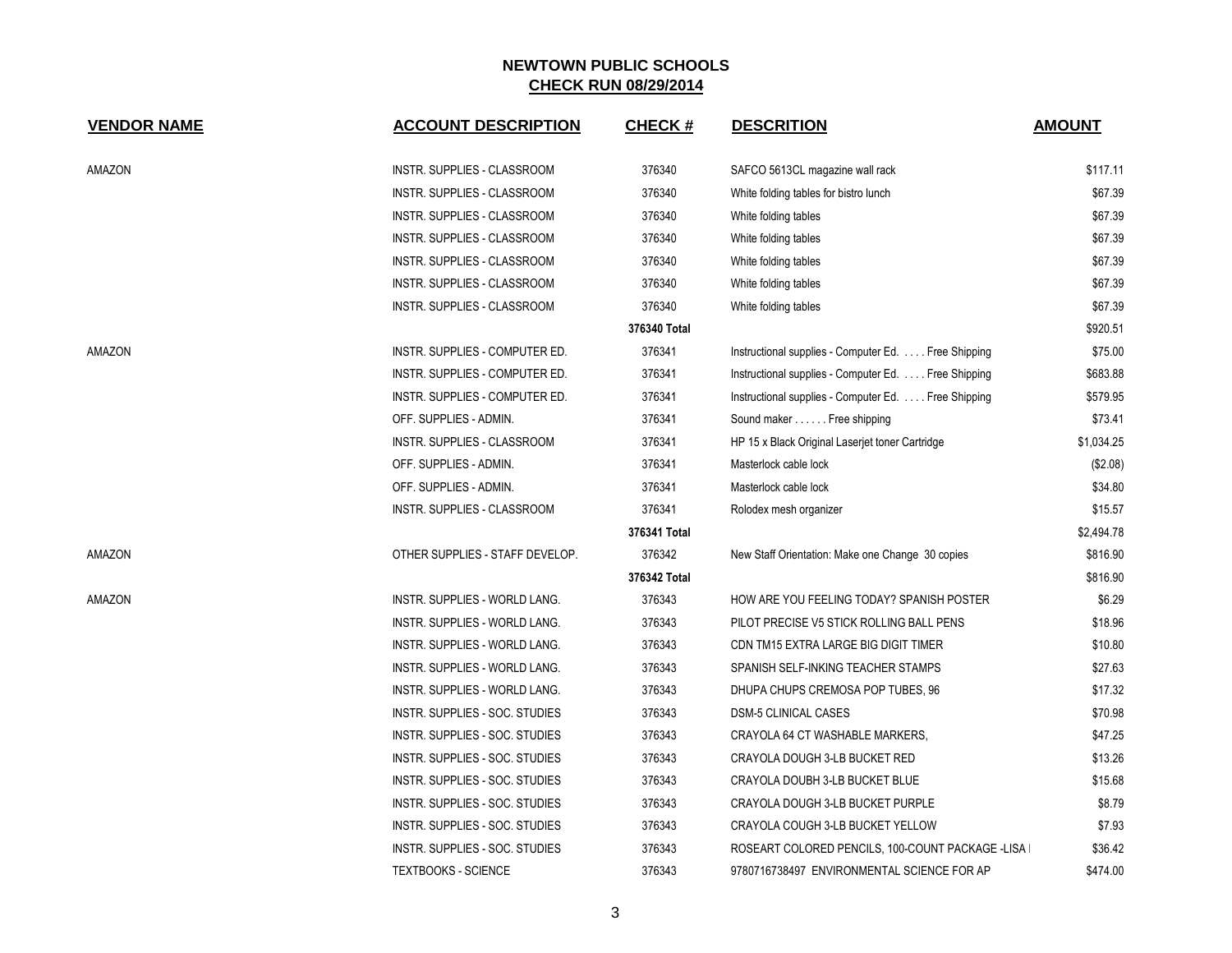| <b>VENDOR NAME</b>        | <b>ACCOUNT DESCRIPTION</b>         | <b>CHECK#</b> | <b>DESCRITION</b>                              | <b>AMOUNT</b> |
|---------------------------|------------------------------------|---------------|------------------------------------------------|---------------|
| AMAZON                    | INSTR. SUPPLIES - SCIENCE          | 376343        | SAMSUNG MLT-D115L TONER                        | \$55.98       |
|                           | <b>INSTR. SUPPLIES - SCIENCE</b>   | 376343        | SAMSUNG MLT-D115L TONER                        | \$63.89       |
|                           | <b>INSTR. SUPPLIES - ENGLISH</b>   | 376343        | THE ART FICTION ILLUSTRATED CLASSIC            | \$51.01       |
|                           | <b>INSTR. SUPPLIES - ENGLISH</b>   | 376343        | NARRATIVE FREDERICK DOUGLAS- TRIFT EDITION     | \$7.88        |
|                           | <b>INSTR. SUPPLIES - CLASSROOM</b> | 376343        | CM (44104)                                     | (\$321.97)    |
|                           |                                    | 376343 Total  |                                                | \$612.10      |
| AMERICAN CHEMICAL SOCIETY | MEMBERSHIPS - SCIENCE              | 376344        | MEMBERSHIP AND SUBSCRIPTION RENEWAL 2014-15    | \$179.00      |
|                           |                                    | 376344 Total  |                                                | \$179.00      |
| APPLE INC.                | EQUIPMENT - INFO. TECH.            | 376345        | iMac 21.5 inch, 2.78GB Ram, Mouse and keyboard | \$8,743.00    |
|                           | EQUIPMENT - INFO. TECH.            | 376345        | AppleCare Protection Plan for iMac             | \$833.00      |
|                           | INSTR. SUPPLIES - SP. ED. PREK-8   | 376345        | MF432LL/A IPAD MINI - WI-FI 16GB               | \$299.00      |
|                           | INSTR. SUPPLIES - SP. ED. PREK-8   | 376345        | S5193LL/A 3 YEAR APPLE CARE                    | \$99.00       |
|                           | EQUIPMENT - INFO. TECH.            | 376345        | iPad w/Retina display Wi-Fi 16GB black         | \$4,780.00    |
|                           | REPAIRS - INFO. TECH.              | 376345        | Repair for iPad DMPK1JSZF182                   | \$49.00       |
|                           |                                    | 376345 Total  |                                                | \$14,803.00   |
| T. ARDUINI COMPANY, INC.  | B. & G. REPAIRS - M.S.             | 376346        | CONCRETE PAD REPLACE - NMS                     | \$2,500.00    |
|                           | B. & G. REPAIRS - H.S.             | 376346        | SIDEWALK REPLACE - NHS                         | \$10,500.00   |
|                           |                                    | 376346 Total  |                                                | \$13,000.00   |
| ARROW LINE PAINTING LLC   | <b>B&amp;G CONTRACTED SERV.</b>    | 376347        | RE-STRIPE PARKING AREAS - HAWL / HOM           | \$925.00      |
|                           | <b>B&amp;G CONTRACTED SERV.</b>    | 376347        | RE-STRIPE PARKING AREAS - HAWL / HOM           | \$845.00      |
|                           |                                    | 376347 Total  |                                                | \$1,770.00    |
| ASSOCIATED REFUSE HAULERS | <b>REFUSE REMOVAL</b>              | 376348        | EXTRA DUMPSTER PICKUPS 2014-2015               | \$398.20      |
|                           | <b>REFUSE REMOVAL</b>              | 376348        | EXTRA DUMPSTER PICKUPS 2014-2015               | \$327.10      |
|                           | <b>REFUSE REMOVAL</b>              | 376348        | EXTRA DUMPSTER PICKUPS 2014-2015               | \$308.20      |
|                           | <b>REFUSE REMOVAL</b>              | 376348        | REFUSE DISPOSAL - ALL SCHOOLS 2014-2015        | \$7,508.07    |
|                           | <b>REFUSE REMOVAL</b>              | 376348        | CARDBOARD RECYCLING - ALL SCHOOLS 2014-2015    | \$78.00       |
|                           | <b>REFUSE REMOVAL</b>              | 376348        | CARDBOARD RECYCLING - ALL SCHOOLS 2014-2015    | \$68.00       |
|                           | <b>REFUSE REMOVAL</b>              | 376348        | CARDBOARD RECYCLING - ALL SCHOOLS 2014-2015    | \$40.00       |
|                           | <b>REFUSE REMOVAL</b>              | 376348        | CARDBOARD RECYCLING - ALL SCHOOLS 2014-2015    | \$58.00       |
|                           | <b>REFUSE REMOVAL</b>              | 376348        | CARDBOARD RECYCLING - ALL SCHOOLS 2014-2015    | \$111.00      |
|                           | <b>REFUSE REMOVAL</b>              | 376348        | CARDBOARD RECYCLING - ALL SCHOOLS 2014-2015    | \$50.00       |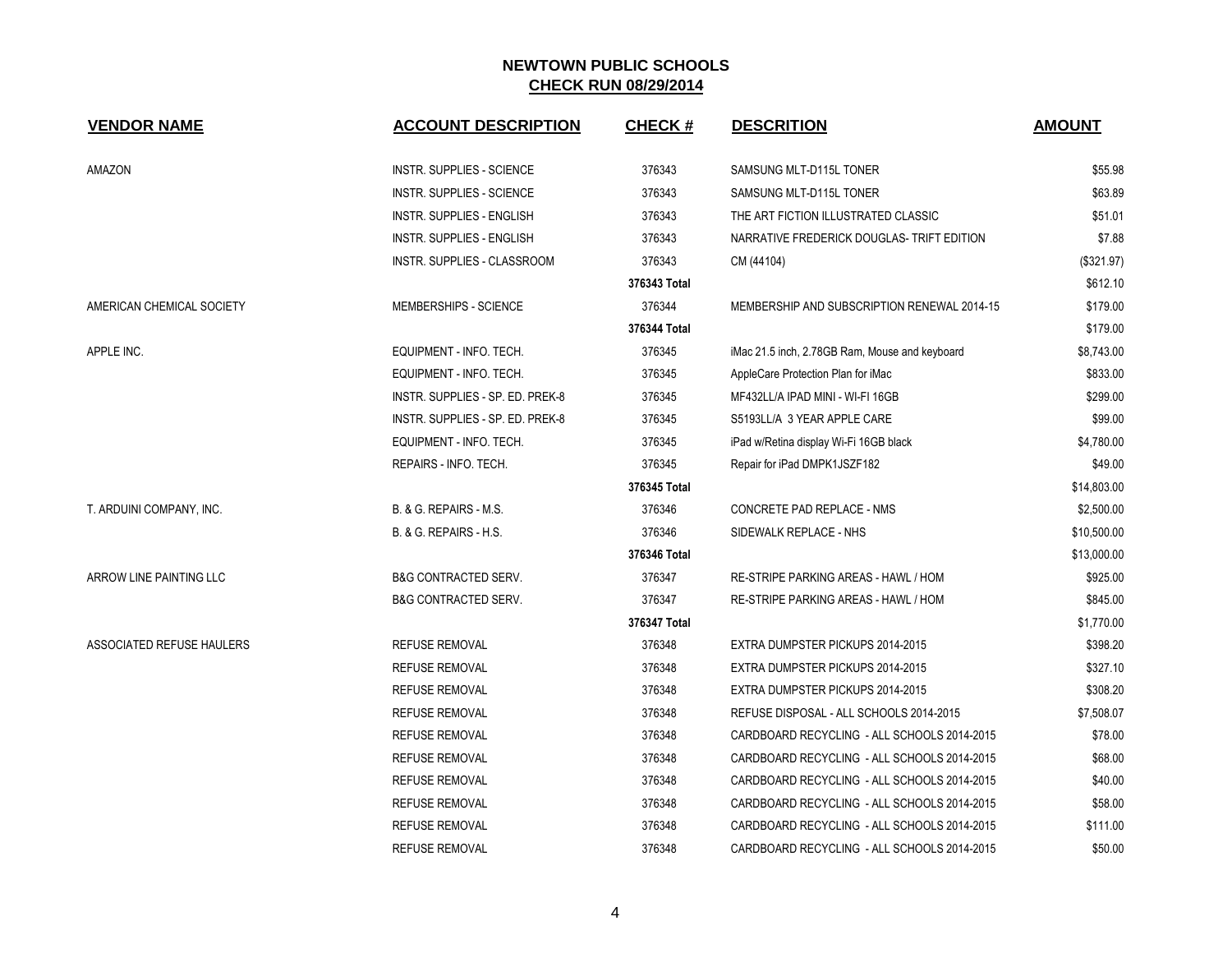| <b>VENDOR NAME</b>                 | <b>ACCOUNT DESCRIPTION</b>      | <b>CHECK#</b> | <b>DESCRITION</b>                           | <b>AMOUNT</b> |
|------------------------------------|---------------------------------|---------------|---------------------------------------------|---------------|
| ASSOCIATED REFUSE HAULERS          | <b>REFUSE REMOVAL</b>           | 376348        | CARDBOARD RECYCLING - ALL SCHOOLS 2014-2015 | \$210.00      |
|                                    |                                 | 376348 Total  |                                             | \$9,156.57    |
| AT&T                               | <b>TELEPHONE &amp; CABLE</b>    | 376349        | <b>SERVCES 2014/15</b>                      | \$66.76       |
|                                    |                                 | 376349 Total  |                                             | \$66.76       |
| AT&T                               | <b>TELEPHONE &amp; CABLE</b>    | 376350        | <b>SERVCES 2014/15</b>                      | \$369.74      |
|                                    |                                 | 376350 Total  |                                             | \$369.74      |
| AT&T                               | <b>TELEPHONE &amp; CABLE</b>    | 376351        | <b>SERVCES 2014/15</b>                      | \$1,974.12    |
|                                    |                                 | 376351 Total  |                                             | \$1,974.12    |
| AT&T                               | <b>TELEPHONE &amp; CABLE</b>    | 376352        | <b>SERVCES 2014/15</b>                      | \$66.88       |
|                                    |                                 | 376352 Total  |                                             | \$66.88       |
| <b>ATOMIC MEMBERSHIP</b>           | MEMBERSHIPS - CLASSROOM         | 376353        | Membership for 2014-2015 School Year        | \$25.00       |
|                                    |                                 | 376353 Total  |                                             | \$25.00       |
| AUDIO VIDEO TECHNOLOGIES INC       | INSTR. SUPPLIES - INFO. TECH.   | 376354        | Remove SB/projector speakers from LMC annex | \$990.00      |
|                                    |                                 | 376354 Total  |                                             | \$990.00      |
| AUTO HOME COMMERCIAL               | <b>B&amp;G CONTRACTED SERV.</b> | 376355        | PROGRAM BELLS - ALL SCHOOLS                 | \$805.00      |
|                                    |                                 | 376355 Total  |                                             | \$805.00      |
| <b>BAGEL DELIGHT</b>               | OFF. SUPPLIES - ADMIN.          | 376356        | Professional development teacher breakfast. | \$124.95      |
|                                    | INSTR. SUPPLIES - CLASSROOM     | 376356        | STAFF DEVELOPMENT DAYS- 8/22-8/25           | \$449.90      |
|                                    |                                 | 376356 Total  |                                             | \$574.85      |
| <b>LAURA BATTISTI</b>              | STAFF TRAVEL - CLASSROOM        |               | AP FRENCH SUMMER INST.                      | \$169.85      |
|                                    |                                 | 376357 Total  |                                             | \$169.85      |
| BERKSHIRE SEPTIC & PORTABLE TOILET | <b>EQUIP RENTAL - SPORTS</b>    | 376358        | RENTAL OF PORT O POTTY FOR THE YEAR         | \$240.00      |
|                                    |                                 | 376358 Total  |                                             | \$240.00      |
| <b>BLANCHETTE SPORTING GOODS</b>   | INSTR. SUPPLIES - MUSIC         | 376359        | <b>FIELD HOCKEY</b>                         | \$1,423.20    |
|                                    |                                 | 376359 Total  |                                             | \$1,423.20    |
| KAREN R. VIOLETTE BLASKO           | INSTR. SUPPLIES - READING       | 376360        | READING SUPPLIES WORKSHOP                   | \$70.99       |
|                                    |                                 | 376360 Total  |                                             | \$70.99       |
| <b>BLICK ART MATERIALS</b>         | <b>INSTR. SUPPLIES - ART</b>    | 376361        | art supplies-see attached                   | \$2,299.67    |
|                                    | <b>INSTR. SUPPLIES - ART</b>    | 376361        | art supplies-see attached                   | \$91.50       |
|                                    | <b>INSTR. SUPPLIES - ART</b>    | 376361        | art supplies-see attached                   | (\$97.27)     |
|                                    | <b>INSTR. SUPPLIES - ART</b>    | 376361        | art supplies-see attached                   | \$97.27       |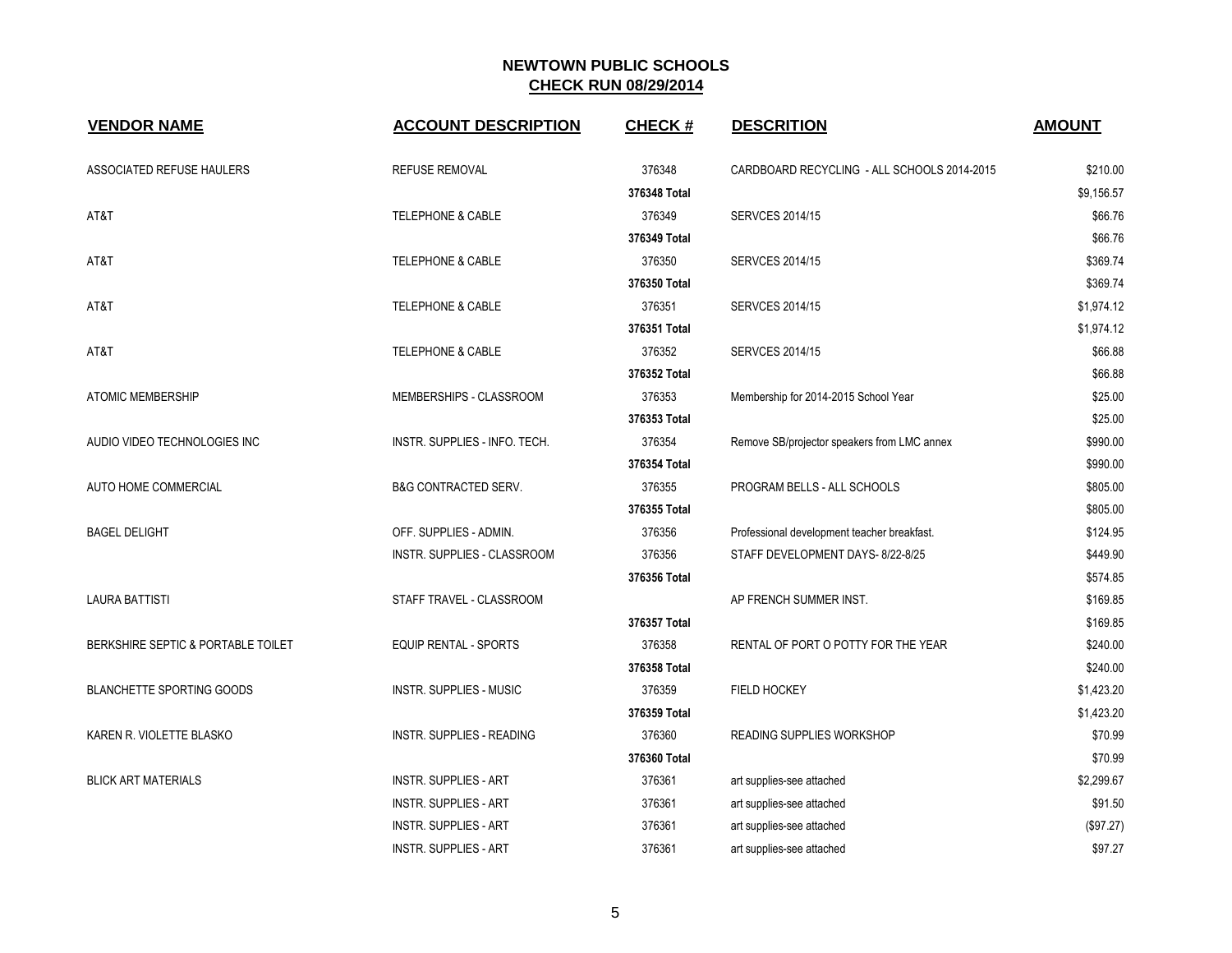| <b>VENDOR NAME</b>                 | <b>ACCOUNT DESCRIPTION</b>          | <b>CHECK#</b> | <b>DESCRITION</b>                                  | <b>AMOUNT</b> |
|------------------------------------|-------------------------------------|---------------|----------------------------------------------------|---------------|
| <b>BLICK ART MATERIALS</b>         | <b>INSTR. SUPPLIES - ART</b>        | 376361        | BRUSHES- ACRYLIC- PAINT- PENCILS- SHARPENERS       | \$4,591.49    |
|                                    |                                     | 376361 Total  |                                                    | \$6,982.66    |
| BLOOMBOARD INC.                    | STAFF TRAIN. - STAFF DEVELOP.       | 376362        | <b>Bloomboard Facilitators/Trainers</b>            | \$3,998.00    |
|                                    |                                     | 376362 Total  |                                                    | \$3,998.00    |
| BLUE LABEL BATTERY INC.            | REPAIRS - INFO. TECH.               | 376363        | PA-3E adapter for Dell Latitude                    | \$109.50      |
|                                    |                                     | 376363 Total  |                                                    | \$109.50      |
| THE BOOKSOURCE                     | <b>TEXTBOOKS - READING</b>          | 376364        | Balanced Literacy Cart with mentor texts - Grade 5 | \$13.50       |
|                                    | <b>TEXTBOOKS - READING</b>          | 376364        | Balanced Literacy Cart with mentor texts - Grade 5 | \$2,339.32    |
|                                    | <b>TEXTBOOKS - READING</b>          | 376364        | Balanced Literacy Cart with mentor texts Grade 6   | \$2,371.45    |
|                                    |                                     | 376364 Total  |                                                    | \$4,724.27    |
| PATRICIA BOWLES                    | <b>INSTR. SUPPLIES - READING</b>    | 376365        | <b>READ DEPT SUPPLIES</b>                          | \$46.64       |
|                                    |                                     | 376365 Total  |                                                    | \$46.64       |
| BREWSTER PAINT & DECORATING CENTER | <b>B&amp;G SUPPLIES - CUSTODIAL</b> | 376366        | PAINT FOR ALL SCHOOLS                              | \$109.98      |
|                                    | <b>B&amp;G SUPPLIES - CUSTODIAL</b> | 376366        | PAINT FOR ALL SCHOOLS                              | \$49.99       |
|                                    | <b>B&amp;G SUPPLIES - CUSTODIAL</b> | 376366        | PAINT FOR ALL SCHOOLS                              | \$89.97       |
|                                    | <b>B&amp;G SUPPLIES - CUSTODIAL</b> | 376366        | PAINT FOR ALL SCHOOLS                              | \$50.97       |
|                                    | <b>B&amp;G SUPPLIES - CUSTODIAL</b> | 376366        | PAINT FOR ALL SCHOOLS                              | \$169.96      |
|                                    | <b>B&amp;G SUPPLIES - CUSTODIAL</b> | 376366        | PAINT FOR ALL SCHOOLS                              | \$59.98       |
|                                    |                                     | 376366 Total  |                                                    | \$530.85      |
| TOM BROCK FORMS                    | OFF. SUPPLIES - ADMIN.              | 376367        | Laser checks, qty 200 per attached order form.     | \$225.53      |
|                                    | OFF. SUPPLIES - ADMIN.              | 376367        | shipping charge                                    | \$14.40       |
|                                    |                                     | 376367 Total  |                                                    | \$239.93      |
| <b>BRODART CO.</b>                 | <b>SUPPLIES - LIBRARY</b>           | 376368        | book jacket covers # 10212004                      | \$79.84       |
|                                    | <b>SUPPLIES - LIBRARY</b>           | 376368        | book jacket covers 14 in #10212005                 | \$92.64       |
|                                    | <b>SUPPLIES - LIBRARY</b>           | 376368        | book jacket covers 10 in #10212003-no shipping     | \$67.04       |
|                                    |                                     | 376368 Total  |                                                    | \$239.52      |
| <b>BROOK FARM METALWORKS INC.</b>  | CAPITAL OUTLAY                      | 376369        | FABRICATE LOCKABLE DOORWAY                         | \$4,310.00    |
|                                    |                                     | 376369 Total  |                                                    | \$4,310.00    |
| <b>DAVID BRUSH</b>                 | CONTRACTED SERV. - MUSIC            | 376370        | PERCUSSION ARRANGEMENTS AND INSTRUCTION            | \$1,000.00    |
|                                    |                                     | 376370 Total  |                                                    | \$1,000.00    |
| <b>BUG BUSTER INC.</b>             | <b>B&amp;G CONTRACTED SERV.</b>     | 376371        | MONTHLY PEST CONTROL- ALL SCHOOLS (2014-2015)      | \$300.00      |
|                                    |                                     | 376371 Total  |                                                    | \$300.00      |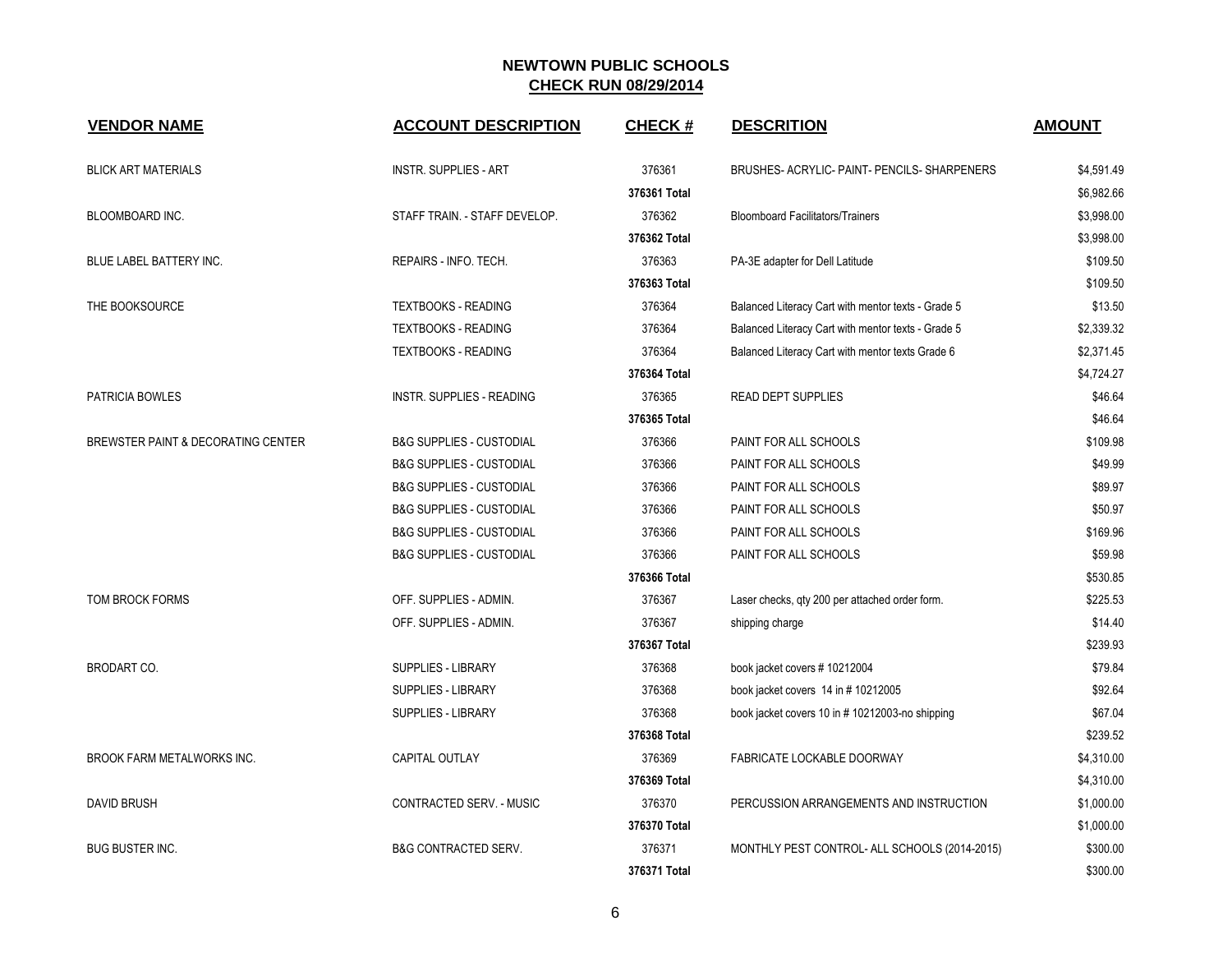| <b>VENDOR NAME</b>                 | <b>ACCOUNT DESCRIPTION</b>         | <b>CHECK#</b> | <b>DESCRITION</b>                                           | <b>AMOUNT</b> |
|------------------------------------|------------------------------------|---------------|-------------------------------------------------------------|---------------|
| CAAA                               | STAFF TRAIN. - STAFF DEVELOP.      | 376372        | Registration for CT Arts Institute 2014 July 21-24 TEACHERS | \$720.00      |
|                                    |                                    | 376372 Total  |                                                             | \$720.00      |
| CALCULUS IN MOTION                 | <b>INSTR. SUPPLIES - MATH</b>      | 376373        | CALCULUS IN MOTION LINCENSE FOR 5                           | \$350.00      |
|                                    | <b>INSTR. SUPPLIES - MATH</b>      | 376373        | CALCULUS IN MOTION FOR 20                                   | \$500.00      |
|                                    | <b>INSTR. SUPPLIES - MATH</b>      | 376373        | <b>SHIPPING</b>                                             | \$14.00       |
|                                    |                                    | 376373 Total  |                                                             | \$864.00      |
| PATTI CALDERARA                    | MEDICAL SUPPLIES - NONPUBLIC       | 376374        | DIAPER WIPES FOR PROGRAM                                    | \$19.79       |
|                                    |                                    | 376374 Total  |                                                             | \$19.79       |
| <b>CHRISTIAN CANFIELD</b>          | INSTR. SUPPLIES - SCIENCE          | 376375        | <b>SCIENCE STAFF NOTEPADS</b>                               | \$189.62      |
|                                    |                                    | 376375 Total  |                                                             | \$189.62      |
| CAROLINA BIOLOGICAL SUPPLY COMPANY | INSTR. SUPPLIES - CLASSROOM        | 376376        | Seed, Lima Bean, Pack of 120, Cat. #971907                  | \$11.25       |
|                                    | INSTR. SUPPLIES - CLASSROOM        | 376376        | Battery, D-Cell, Pack of 16, Cat. #972443                   | \$65.40       |
|                                    | INSTR. SUPPLIES - CLASSROOM        | 376376        | Ecosystems Prepaid Coupon Set, Cat. #972800                 | \$432.00      |
|                                    | INSTR. SUPPLIES - CLASSROOM        | 376376        | Seeds, Rye Grass, Cat. #972834                              | \$2.70        |
|                                    | INSTR. SUPPLIES - CLASSROOM        | 376376        | Seeds, Alfafa, Cat. #972836                                 | \$2.70        |
|                                    | INSTR. SUPPLIES - CLASSROOM        | 376376        | Seeds, Mustard, Cat. #972838                                | \$2.70        |
|                                    | INSTR. SUPPLIES - CLASSROOM        | 376376        | Screen, Fiberglass, 4 x 4 inch, Pack of 22, Cat. #972831    | \$12.12       |
|                                    | INSTR. SUPPLIES - CLASSROOM        | 376376        | Shipping and Handling Charges                               | \$28.07       |
|                                    | INSTR. SUPPLIES - CLASSROOM        | 376376        | Toothpicks, Box, Cat. #971909                               | \$5.55        |
|                                    | INSTR. SUPPLIES - CLASSROOM        | 376376        | Cup, 3 oz., pack of 30, Cat. #971915                        | \$11.20       |
|                                    | INSTR. SUPPLIES - CLASSROOM        | 376376        | Pack of three copper sulfate squares, Cat. #971943          | \$8.56        |
|                                    | INSTR. SUPPLIES - CLASSROOM        | 376376        | Pack of dried honeybees, Cat. #971919                       | \$18.80       |
|                                    | INSTR. SUPPLIES - CLASSROOM        | 376376        | Fertilizer pellet, Cat. #971929                             | \$18.80       |
|                                    | INSTR. SUPPLIES - CLASSROOM        | 376376        | Pack of 32 planter quads, Cat. #971935                      | \$28.35       |
|                                    | INSTR. SUPPLIES - CLASSROOM        | 376376        | Planter Ring, Cat. #971141                                  | \$7.50        |
|                                    | INSTR. SUPPLIES - CLASSROOM        | 376376        | Shipping and Handling charges                               | \$12.10       |
|                                    | INSTR. SUPPLIES - CLASSROOM        | 376376        | Large bag of potting soil, Cat. #971931                     | \$12.36       |
|                                    | INSTR. SUPPLIES - CLASSROOM        | 376376        | Pack of three water mats, Cat. #971939                      | \$15.00       |
|                                    | INSTR. SUPPLIES - CLASSROOM        | 376376        | Pack of 144 wicks, Cat. #971941                             | \$22.60       |
|                                    | INSTR. SUPPLIES - CLASSROOM        | 376376        | Pack of 200 Wisconsin Fast Plants seeds, Cat. #971927       | \$102.40      |
|                                    | <b>INSTR. SUPPLIES - CLASSROOM</b> | 376376        | Pack of 34 wooden stakes, Cat. #971139                      | \$1.85        |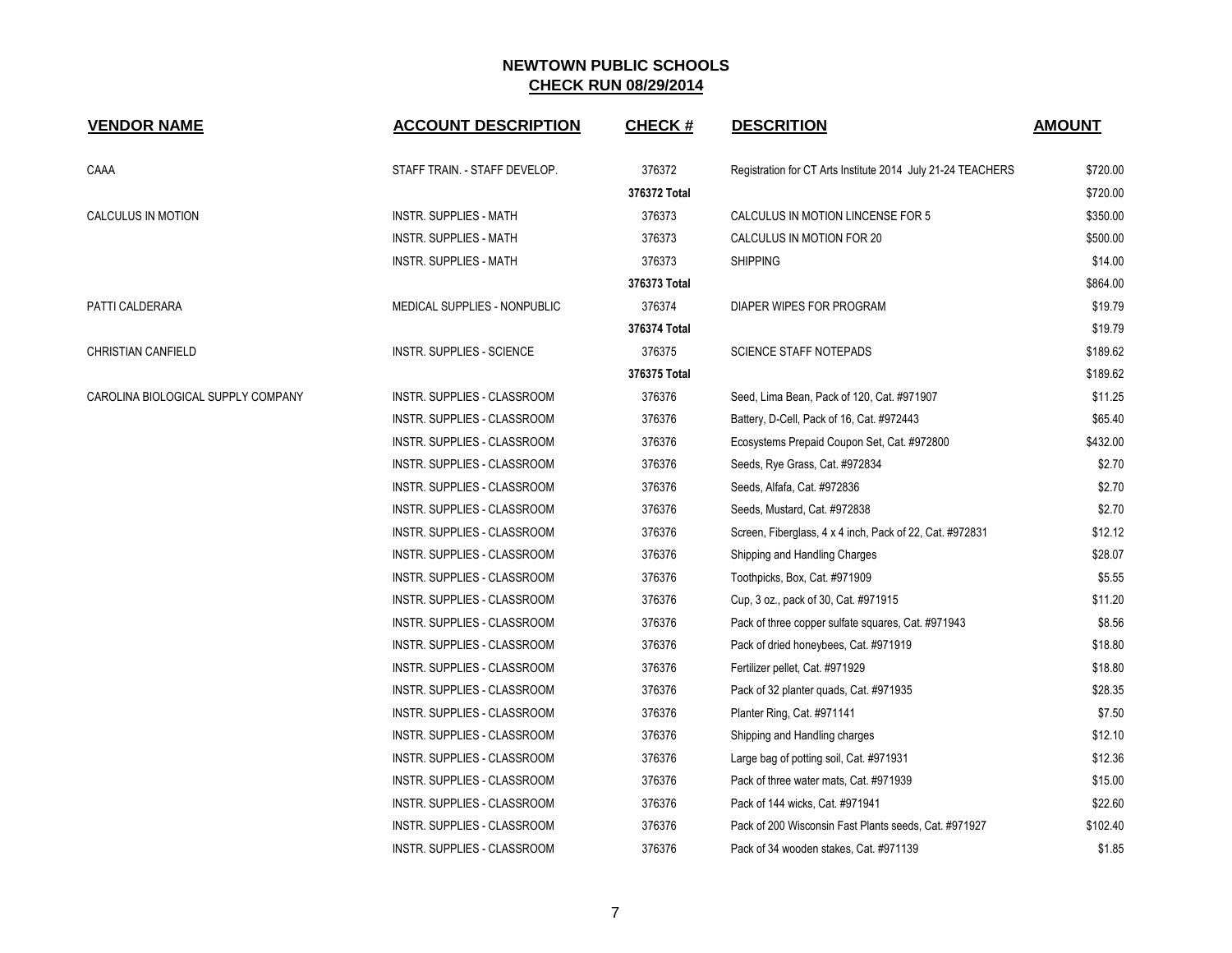| <b>VENDOR NAME</b>                     | <b>ACCOUNT DESCRIPTION</b>         | <b>CHECK#</b> | <b>DESCRITION</b>                               | <b>AMOUNT</b> |
|----------------------------------------|------------------------------------|---------------|-------------------------------------------------|---------------|
| CAROLINA BIOLOGICAL SUPPLY COMPANY     | INSTR. SUPPLIES - CLASSROOM        | 376376        | Shipping and Handling charges                   | \$14.71       |
|                                        |                                    | 376376 Total  |                                                 | \$836.72      |
| <b>CED</b>                             | <b>B. &amp; G. IMPROVE - M.S.</b>  | 376377        | ELECTRICAL UPGRADE REPAIR PARTS - NMS           | \$193.69      |
|                                        |                                    | 376377 Total  |                                                 | \$193.69      |
| CENTER FOR CIVIC EDUCATION             | TEXTBOOKS - SOC. STUDIES           | 376378        | ISBN 987-0-89818-163-0 - AMERICAN LEGACY        | \$787.50      |
|                                        | TEXTBOOKS - SOC. STUDIES           | 376378        | SHIPPING FOR POCKET CONSTITUTIONS               | \$73.15       |
|                                        |                                    | 376378 Total  |                                                 | \$860.65      |
| CES                                    | <b>TUITION - OUT-OF-DISTRICT</b>   | 376379        | TUITION - OUT-OF-DISTRICT                       | \$70,380.00   |
|                                        | TUITION - OUT-OF-DISTRICT          | 376379        | TUITION - OUT-OF-DISTRICT                       | \$63,149.00   |
|                                        |                                    | 376379 Total  |                                                 | \$133,529.00  |
| <b>CES</b>                             | TUITION - OUT-OF-DISTRICT          | 376380        | TUITION - OUT-OF-DISTRICT                       | \$57,036.00   |
|                                        |                                    | 376380 Total  |                                                 | \$57,036.00   |
| CHERRY LAKE PUBL & SLEEPING BEAR PRESS | TEXTBOOKS - CLASSROOM              | 376381        | Textbooks K-4 Patti (Please See Attached)       | \$861.60      |
|                                        | TEXTBOOKS - CLASSROOM              | 376381        | Shipping/Handling                               | \$64.62       |
|                                        |                                    | 376381 Total  |                                                 | \$926.22      |
| CHILD'S WORLD                          | <b>SUPPLIES - LIBRARY</b>          | 376382        | see attached books                              | \$712.15      |
|                                        |                                    | 376382 Total  |                                                 | \$712.15      |
| CHINESEMALL.COM INC.                   | INSTR. SUPPLIES - WORLD LANG.      | 376383        | LEARN CHINESE WITH ME                           | \$974.18      |
|                                        |                                    | 376383 Total  |                                                 | \$974.18      |
| CLASSROOM DIRECT/SCHOOL SPECIALTY      | <b>INSTR. SUPPLIES - CLASSROOM</b> | 376384        | Feathers # 9-085836-222                         | \$9.36        |
|                                        | INSTR. SUPPLIES - CLASSROOM        | 376384        | Jingle Bells 9-085747-222                       | \$16.68       |
|                                        | INSTR. SUPPLIES - CLASSROOM        | 376384        | Wikki Stix # 9-201236-222                       | \$42.96       |
|                                        | INSTR. SUPPLIES - CLASSROOM        | 376384        | Wikki Stix # 9-201239-222                       | \$42.96       |
|                                        | INSTR. SUPPLIES - CLASSROOM        | 376384        | Wooden People Sticks 9-405893-222               | \$21.08       |
|                                        | INSTR. SUPPLIES - CLASSROOM        | 376384        | Craft Sticks # 9-085957-222                     | \$5.97        |
|                                        | INSTR. SUPPLIES - CLASSROOM        | 376384        | Craft Sticke # 9-085959-222                     | \$6.27        |
|                                        | INSTR. SUPPLIES - CLASSROOM        | 376384        | colored masking Tape #9-1319021-222-no shipping | \$31.17       |
|                                        | <b>INSTR. SUPPLIES - CLASSROOM</b> | 376384        | Expo low odor dry erase markers - assorted      | \$317.60      |
|                                        | INSTR. SUPPLIES - CLASSROOM        | 376384        | Expo low odor dry erase markers - black         | \$586.80      |
|                                        | INSTR. SUPPLIES - CLASSROOM        | 376384        | Ticonderoga #2 pencils - 9 017646 423           | \$535.00      |
|                                        | INSTR. SUPPLIES - CLASSROOM        | 376384        | Wedge cap pencil cap erasers - 9 020754 423     | \$37.20       |
|                                        | INSTR. SUPPLIES - CLASSROOM        | 376384        | Sharpie tank style highlighter - 0418828 423    | \$173.50      |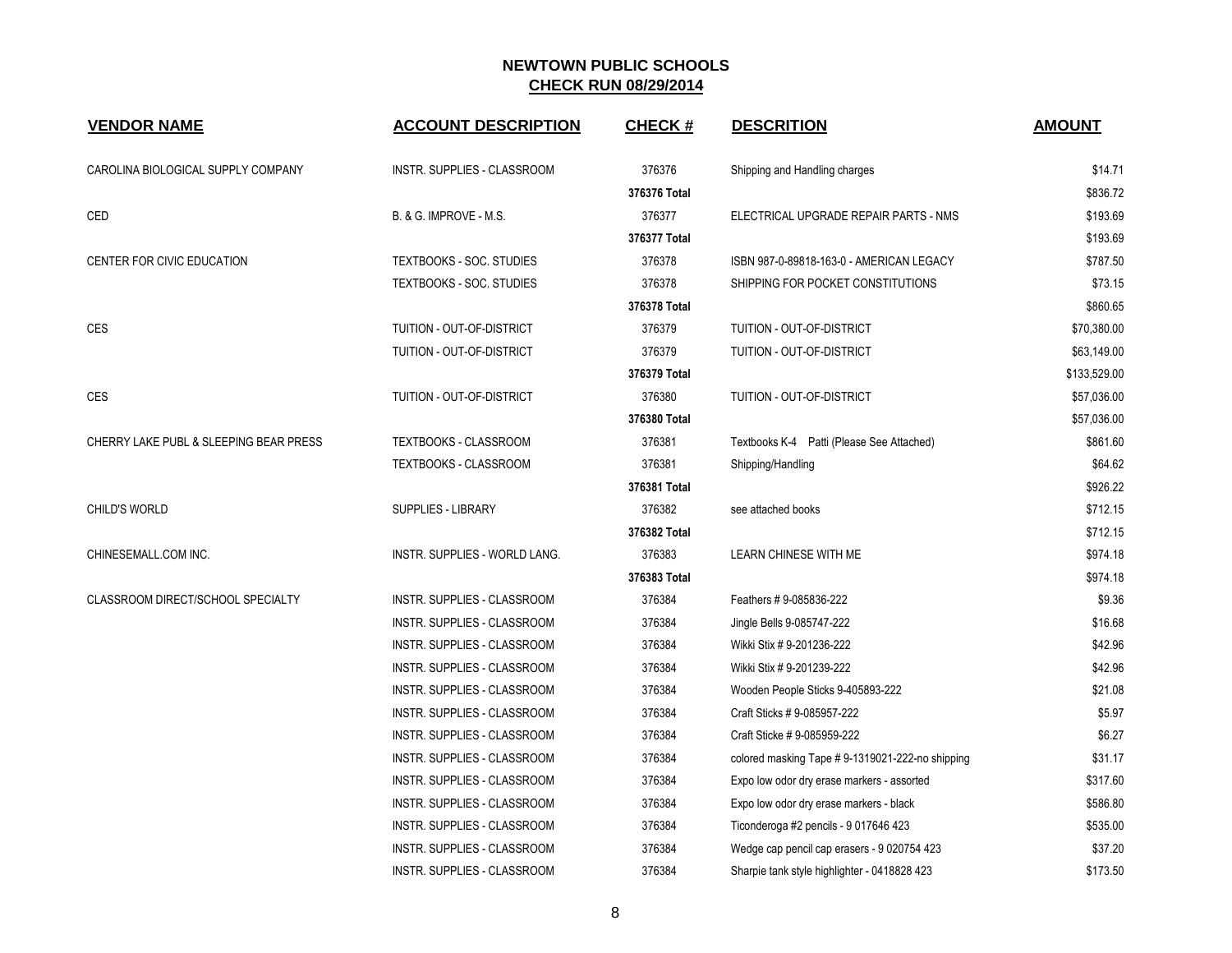| <b>VENDOR NAME</b>                       | <b>ACCOUNT DESCRIPTION</b>         | <b>CHECK#</b> | <b>DESCRITION</b>                                   | <b>AMOUNT</b> |
|------------------------------------------|------------------------------------|---------------|-----------------------------------------------------|---------------|
| <b>CLASSROOM DIRECT/SCHOOL SPECIALTY</b> | <b>INSTR. SUPPLIES - CLASSROOM</b> | 376384        | Bick white out brand quick dry correction fluid     | \$70.56       |
|                                          | INSTR. SUPPLIES - CLASSROOM        | 376384        | Self stick notes - Highland - 901302002-423         | \$233.76      |
|                                          | INSTR. SUPPLIES - CLASSROOM        | 376384        | Manilla File folders 1/5 cut - Letter- 90015741 423 | \$83.70       |
|                                          | INSTR. SUPPLIES - CLASSROOM        | 376384        | Manilla file foldetrs 1/3 cut - letter 9 015744 423 | \$125.55      |
|                                          | INSTR. SUPPLIES - CLASSROOM        | 376384        | Hanging file folders - 9 070311 423                 | \$176.10      |
|                                          | INSTR. SUPPLIES - CLASSROOM        | 376384        | Crayola Classic Original Marker Sets - 9 008148 423 | \$215.88      |
|                                          | INSTR. SUPPLIES - CLASSROOM        | 376384        | 3M 201+ General Use Masking Tape                    | \$199.44      |
|                                          | INSTR. SUPPLIES - CLASSROOM        | 376384        | Scotch 810 Magic Tape                               | \$181.88      |
|                                          | INSTR. SUPPLIES - CLASSROOM        | 376384        | View binders 1 inch - white - 9 0086388 423         | \$165.48      |
|                                          | INSTR. SUPPLIES - CLASSROOM        | 376384        | View binders 2 inch white - 9 086394 423            | \$241.08      |
|                                          |                                    | 376384 Total  |                                                     | \$3,519.98    |
| LEIGH ANNE COLES                         | <b>INSTR. SUPPLIES - ART</b>       | 376385        | ART SUPPLIES CLASSROOM                              | \$91.75       |
|                                          |                                    | 376385 Total  |                                                     | \$91.75       |
| CONN JUNIOR REPUBLIC INC                 | TUITION - OUT-OF-DISTRICT          | 376386        | TUITION - OUT-OF-DISTRICT                           | \$4,477.92    |
|                                          |                                    | 376386 Total  |                                                     | \$4,477.92    |
| CONNCASE                                 | MEMBERSHIPS - PUPIL SERV.          | 376387        | MEMBERSHIPS - PUPIL SERV.                           | \$370.00      |
|                                          | MEMBERSHIPS - PUPIL SERV.          | 376387        | MEMBERSHIPS - PUPIL SERV.                           | \$60.00       |
|                                          |                                    | 376387 Total  |                                                     | \$430.00      |
| CONNECTICUT DEPARTMENT OF ENERGY &       | PROF. SERV. - B. & G.              | 376388        | <b>TANK REGISTRATION FEE</b>                        | \$500.00      |
|                                          |                                    | 376388 Total  |                                                     | \$500.00      |
| <b>CONNECTICUT LIGHT &amp; POWER</b>     | ELECTRICITY - H.                   | 376389        | ELEC 51084633023                                    | \$2,290.35    |
|                                          | ELECTRICITY - S.H.                 | 376389        | ELEC 51934736059                                    | \$7,185.23    |
|                                          | ELECTRICITY - M.G.                 | 376389        | ELEC 51171733009                                    | \$1,861.15    |
|                                          | ELECTRICITY - HOM.                 | 376389        | ELEC 51844633024                                    | \$4,307.67    |
|                                          | ELECTRICITY - RIS.                 | 376389        | ELEC 51984466011                                    | \$378.92      |
|                                          | ELECTRICITY - H.S.                 | 376389        | ELEC 51223253097                                    | \$39.15       |
|                                          | ELECTRICITY - H.S.                 | 376389        | ELEC 51318375011                                    | \$120.89      |
|                                          |                                    | 376389 Total  |                                                     | \$16,183.36   |
| COUNTY ELECTRIC CONSTRUCTION INC.        | B. & G. IMPROVE - M.S.             | 376390        | UPGRADE ELECTRICAL - NMS (PER QUOTE)                | \$18,445.00   |
|                                          |                                    | 376390 Total  |                                                     | \$18,445.00   |
| CPI (CRISIS PREVENTION INTERVENTION)     | INSTR. SUPPLIES - SP. ED. PREK-8   | 376391        | CPI REFRESHER WORKBOOK                              | \$999.00      |
|                                          |                                    | 376391 Total  |                                                     | \$999.00      |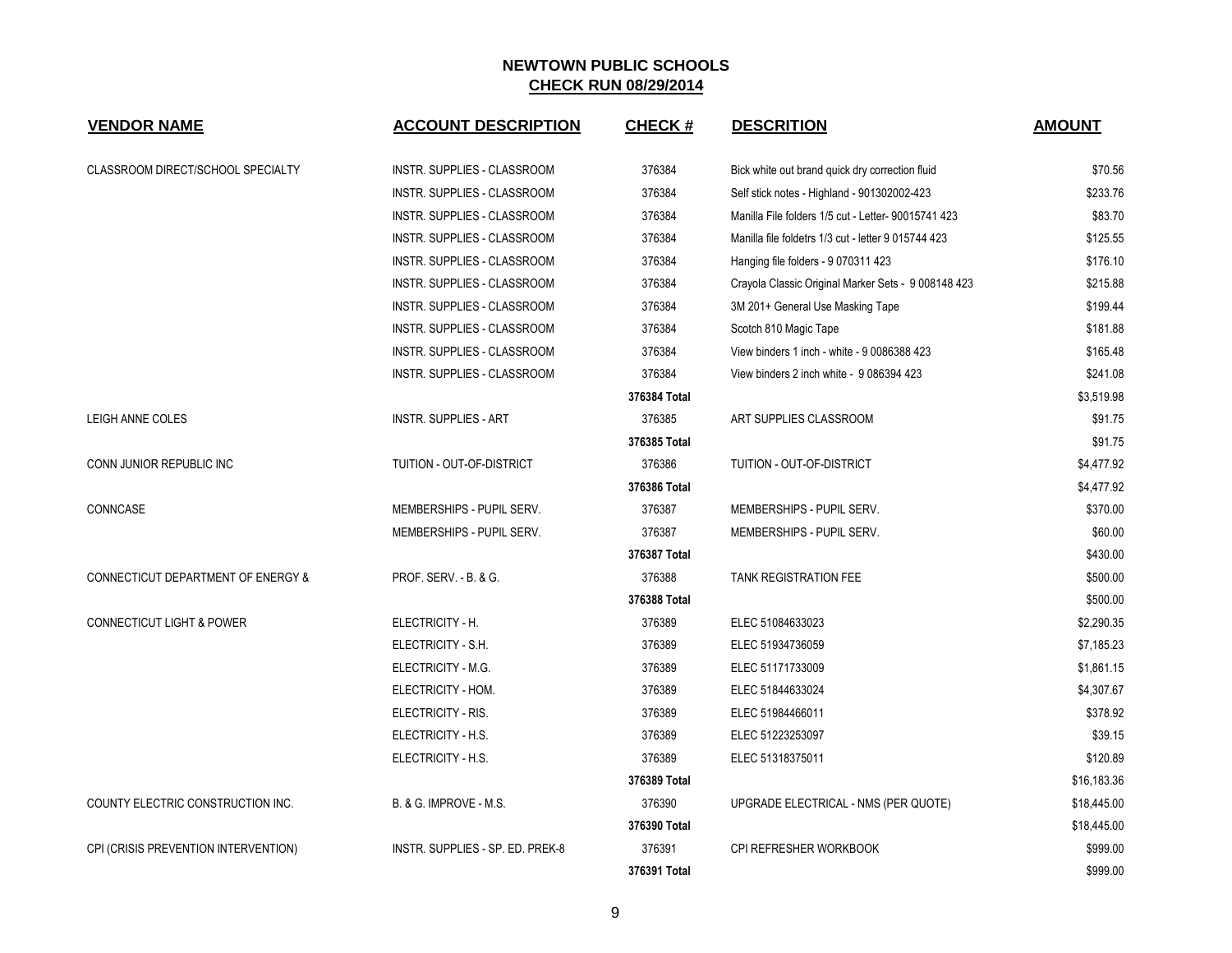| <b>VENDOR NAME</b>             | <b>ACCOUNT DESCRIPTION</b>          | <b>CHECK#</b> | <b>DESCRITION</b>                                   | <b>AMOUNT</b> |
|--------------------------------|-------------------------------------|---------------|-----------------------------------------------------|---------------|
| <b>CREC</b>                    | REPAIRS - SP/HEAR.                  | 376392        | SUMMER ASSISTIVE TECH SERVICES                      | \$97.00       |
|                                | REPAIRS - SP/HEAR.                  | 376392        | SUMMER ASSISTIVE TECH SERVICES                      | \$97.00       |
|                                | REPAIRS - SP/HEAR.                  | 376392        | SUMMER ASSISTIVE TECH SERVICES                      | \$97.00       |
|                                |                                     | 376392 Total  |                                                     | \$291.00      |
| CUTTING EDGE HOME SERVICES LLC | <b>B&amp;G CONTRACTED SERV.</b>     | 376393        | <b>WEEKLY GRASS CUTTING - RIS</b>                   | \$360.00      |
|                                |                                     | 376393 Total  |                                                     | \$360.00      |
| NATHALIE DE BRANTES            | INSTR. SUPPLIES - CLASSROOM         | 376394        | <b>COFFEE &amp; WATER</b>                           | \$454.10      |
|                                |                                     | 376394 Total  |                                                     | \$454.10      |
| <b>DELTA EDUCATION</b>         | INSTR. SUPPLIES - CLASSROOM         | 376395        | Science Supplies K-4 (See Attached)                 | \$58.00       |
|                                | INSTR. SUPPLIES - CLASSROOM         | 376395        | Ship/Hand                                           | \$6.97        |
|                                |                                     | 376395 Total  |                                                     | \$64.97       |
| <b>DEMCO INC</b>               | SUPPLIES - LIBRARY                  | 376396        | WS13500760--Contact Laminate Clear Matte Polyolefin | \$12.13       |
|                                | SUPPLIES - LIBRARY                  | 376396        | WI14200290--Kapco Easy Cover II 8 1/2x5 3/4         | \$99.24       |
|                                | SUPPLIES - LIBRARY                  | 376396        | WE12240660 Koss ED1TC Stereophony                   | \$93.06       |
|                                |                                     | 376396 Total  |                                                     | \$204.43      |
| DIDAX, INC                     | <b>INSTR. SUPPLIES - CLASSROOM</b>  | 376397        | Math supplies-see attached breakdown-color cubes    | \$145.95      |
|                                |                                     | 376397 Total  |                                                     | \$145.95      |
| <b>DISCOVERY EDUCATION</b>     | CONTRACTED SERV. - LIBRARY          | 376398        | Subscription renewal for Discovery                  | \$1,600.00    |
|                                |                                     | 376398 Total  |                                                     | \$1,600.00    |
| DISCOVERY EDUCATION            | <b>SUPPLIES - LIBRARY</b>           | 376399        | Discovery Education Streaming subscription renewal  | \$2,150.00    |
|                                |                                     | 376399 Total  |                                                     | \$2,150.00    |
| DUMOUCHEL PAPER CO.            | <b>B&amp;G SUPPLIES - CUSTODIAL</b> | 376400        | PLUNGERS, UTILITY KNIVES, SCRAPERS                  | \$107.40      |
|                                | <b>B&amp;G SUPPLIES - CUSTODIAL</b> | 376400        | PLUNGERS, UTILITY KNIVES, SCRAPERS                  | \$76.32       |
|                                |                                     | 376400 Total  |                                                     | \$183.72      |
| <b>EASTERN WATER SOLUTIONS</b> | B. & G. REPAIRS - HOM.              | 376401        | INSTALL NEW CONTROL PANEL BOARD - HOM               | \$723.30      |
|                                |                                     | 376401 Total  |                                                     | \$723.30      |
| <b>EBSCO PUBLISHING</b>        | <b>SUPPLIES - LIBRARY</b>           | 376402        | EBSCO AP Images and Novelist Database Renewal       | \$971.00      |
|                                |                                     | 376402 Total  |                                                     | \$971.00      |
| EDUCATION CONNECTION           | TRANS. - OUT-OF-DISTRICT            | 376403        | <b>AIDES</b>                                        | \$64,078.00   |
|                                | OTHER SUPPLIES - STAFF DEVELOP.     | 376403        | Odysseyware Licenses Renewal Invoice #4609          | \$3,500.00    |
|                                |                                     | 376403 Total  |                                                     | \$67,578.00   |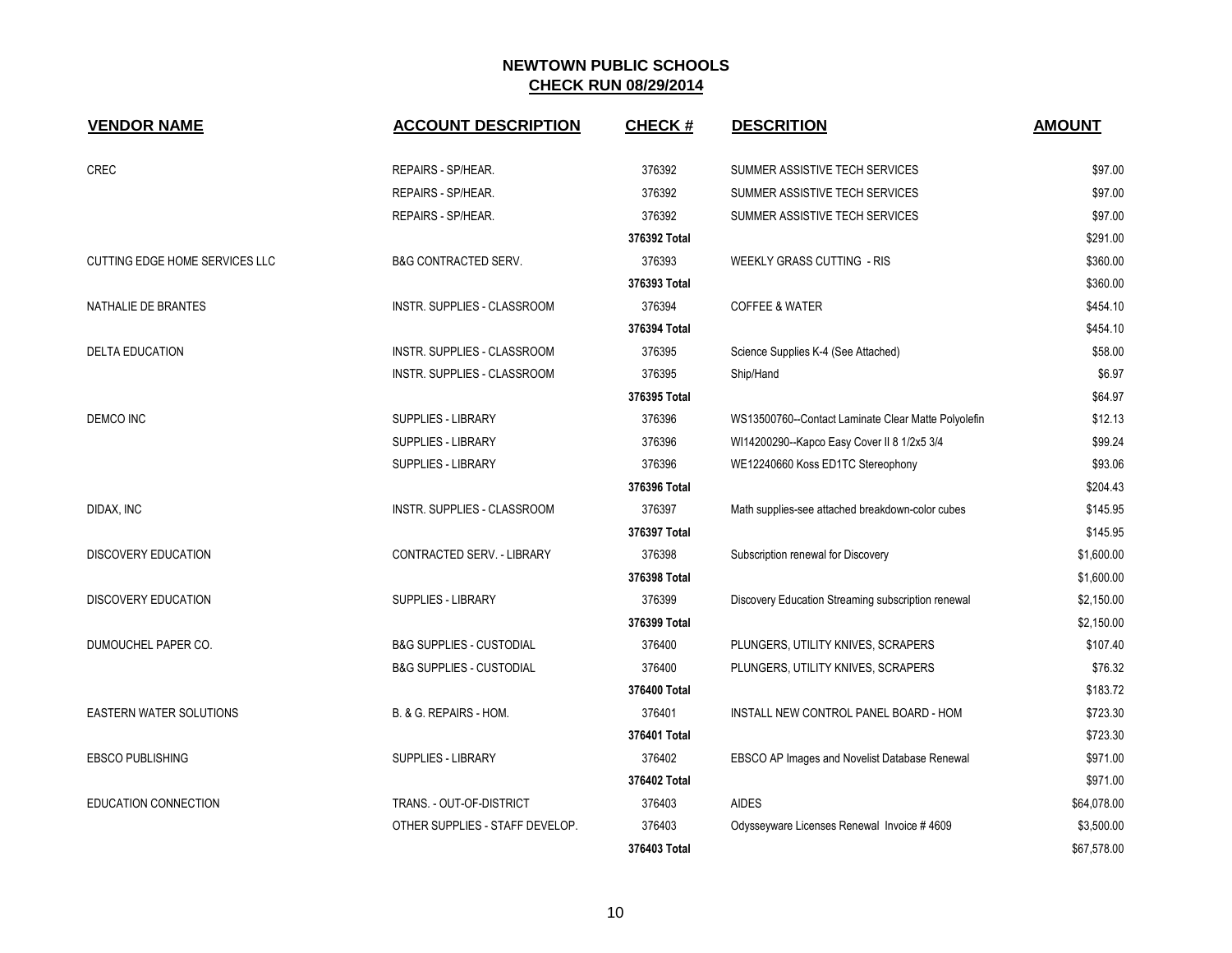| <b>VENDOR NAME</b>              | <b>ACCOUNT DESCRIPTION</b>       | <b>CHECK#</b> | <b>DESCRITION</b>                                      | <b>AMOUNT</b> |
|---------------------------------|----------------------------------|---------------|--------------------------------------------------------|---------------|
| <b>EDUCATION WEEK</b>           | OTHER SUPPLIES - STAFF DEVELOP.  | 376404        | Renewal: Ed. Week 37 issues at Educator Rate           | \$39.00       |
|                                 |                                  | 376404 Total  |                                                        | \$39.00       |
| EDUCATIONAL INNOVATIONS INC.    | <b>INSTR. SUPPLIES - SCIENCE</b> | 376405        | Gro Beast Dinosaur, Item GB-1 for science instruction. | \$120.00      |
|                                 | INSTR. SUPPLIES - SCIENCE        | 376405        | Shipping charge                                        | \$12.00       |
|                                 |                                  | 376405 Total  |                                                        | \$132.00      |
| ENCHANTED LEARNING, LLC         | CONTRACTED SERV. - LIBRARY       | 376406        | Renewal Contract Quote attached for 2014-2015          | \$125.00      |
|                                 |                                  | 376406 Total  |                                                        | \$125.00      |
| ENCYCLOPEDIA BRITANNICA         | <b>SUPPLIES - LIBRARY</b>        | 376407        | Britannica Online database subscription for 2014-2015  | \$840.00      |
|                                 |                                  | 376407 Total  |                                                        | \$840.00      |
| <b>ENTRE COMPUTER CENTER</b>    | INSTR. SUPPLIES - INFO. TECH.    | 376408        | 19 Refurbished monitorsQuote ENTRE-54497               | \$1,000.00    |
|                                 |                                  | 376408 Total  |                                                        | \$1,000.00    |
| DR. JOSEPH V. ERARDI JR.        | STAFF TRAVEL - SUPER.            | 376409        | TRAVEL COLLEGE VIST NYC                                | \$89.25       |
|                                 |                                  | 376409 Total  |                                                        | \$89.25       |
| EVERYTHING MEDICAL LLC          | <b>INSTR. SUPPLIES - ART</b>     | 376410        | GLOVES DISPOSABLE LATEX MEDIUM POWDER FREE             | \$118.80      |
|                                 |                                  | 376410 Total  |                                                        | \$118.80      |
| <b>EXCEL TUTORING LLC</b>       | <b>TUTORS - HOMEBOUND</b>        | 376411        | <b>TUTORS - HOMEBOUND</b>                              | \$130.00      |
|                                 |                                  | 376411 Total  |                                                        | \$130.00      |
| F & M ELECTRICAL SUPPLY CO, INC | <b>B&amp;G SUPPLIES - MAINT.</b> | 376412        | ELECTRICAL SUPPLIES - SHOP STOCK                       | \$5,677.71    |
|                                 | <b>B&amp;G SUPPLIES - MAINT.</b> | 376412        | ELECTRICAL SUPPLIES - SHOP STOCK                       | \$304.99      |
|                                 | B. & G. REPAIRS - M.G.           | 376412        | JUNCTION BOXES FOR ELECT WORK - MG                     | \$75.88       |
|                                 | B. & G. REPAIRS - RIS.           | 376412        | ELECTRICAL REPAIR PARTS - RIS                          | \$121.42      |
|                                 | B. & G. REPAIRS - RIS.           | 376412        | ELECTRICAL REPAIR PARTS - RIS                          | \$671.00      |
|                                 | B. & G. REPAIRS - RIS.           | 376412        | ELECTRICAL REPAIR PARTS - RIS                          | \$38.92       |
|                                 | B. & G. REPAIRS - RIS.           | 376412        | ELECTRICAL REPAIR PARTS - RIS                          | \$157.68      |
|                                 | B. & G. REPAIRS - M.S.           | 376412        | <b>EMERG GENERATOR POWER - NMS</b>                     | \$172.04      |
|                                 | B. & G. REPAIRS - M.S.           | 376412        | <b>EMERG GENERATOR POWER - NMS</b>                     | \$264.92      |
|                                 | B. & G. REPAIRS - M.S.           | 376412        | <b>EMERG GENERATOR POWER - NMS</b>                     | \$159.62      |
|                                 | B. & G. REPAIRS - M.S.           | 376412        | <b>EMERG GENERATOR POWER - NMS</b>                     | \$37.25       |
|                                 | B. & G. REPAIRS - M.S.           | 376412        | <b>EMERG GENERATOR POWER - NMS</b>                     | \$79.00       |
|                                 | B. & G. REPAIRS - H.S.           | 376412        | COMPUTER LAB WIRING / POOL LTS / PARKING LOT           | \$135.34      |
|                                 | B. & G. REPAIRS - H.S.           | 376412        | COMPUTER LAB WIRING / POOL LTS / PARKING LOT           | \$1,130.00    |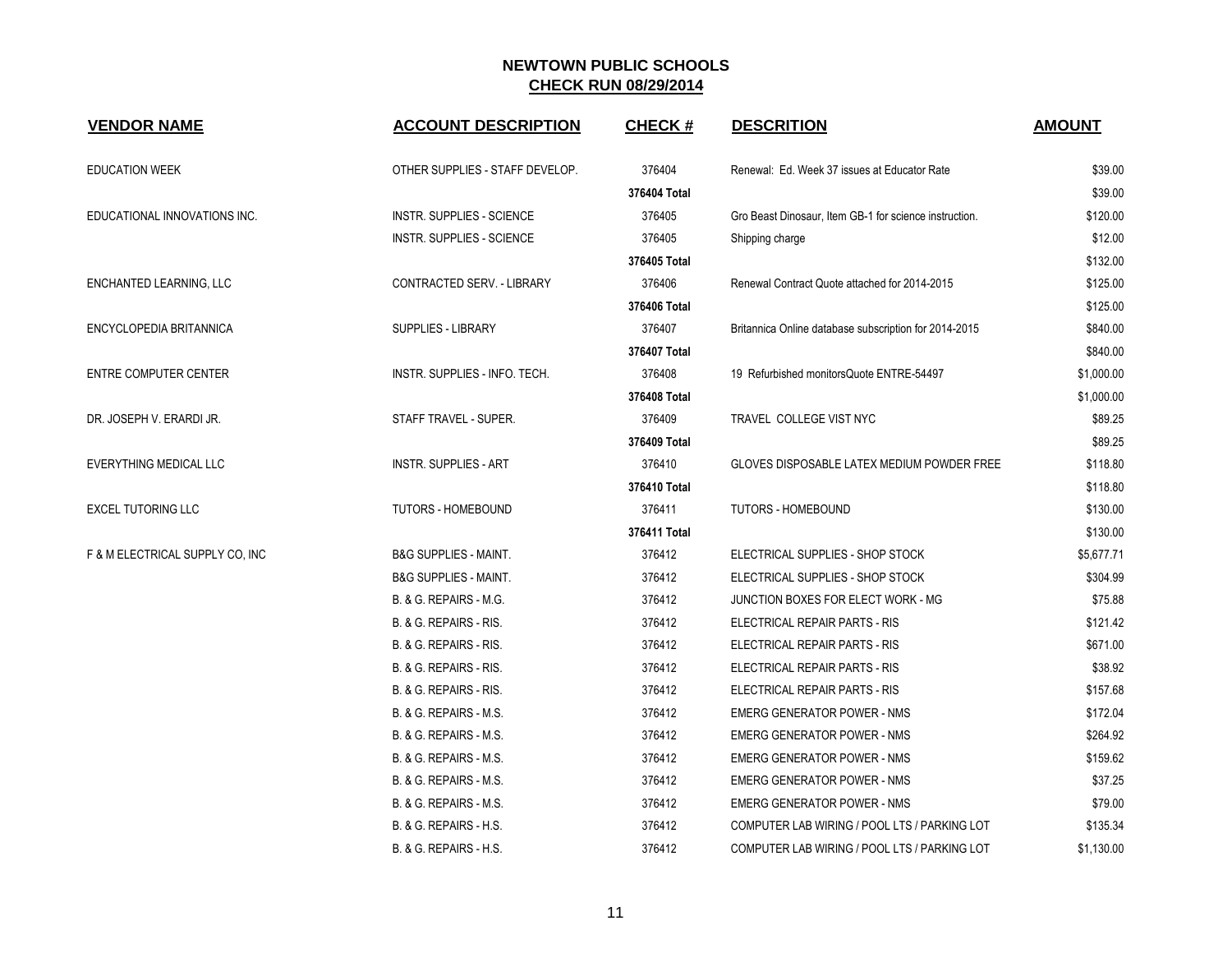| <b>VENDOR NAME</b>                     | <b>ACCOUNT DESCRIPTION</b>        | <b>CHECK#</b> | <b>DESCRITION</b>                                 | <b>AMOUNT</b> |
|----------------------------------------|-----------------------------------|---------------|---------------------------------------------------|---------------|
| F & M ELECTRICAL SUPPLY CO, INC        | B. & G. REPAIRS - H.S.            | 376412        | COMPUTER LAB WIRING / POOL LTS / PARKING LOT      | \$1,887.41    |
|                                        |                                   | 376412 Total  |                                                   | \$10,913.18   |
| <b>FAIR AUTO SUPPLY</b>                | <b>REPAIRS - MAINT.</b>           | 376413        | MAINT VEHICLE REPAIR PARTS - 2014-2015            | \$64.98       |
|                                        |                                   | 376413 Total  |                                                   | \$64.98       |
| <b>TRACY FANELLI</b>                   | INSTR. SUPPLIES - CLASSROOM       | 376414        | <b>CLASSROOM SUPPLIES</b>                         | \$89.95       |
|                                        |                                   | 376414 Total  |                                                   | \$89.95       |
| <b>FAT BRAIN TOYS</b>                  | <b>INSTR. SUPPLIES - ART</b>      | 376415        | Original Buddha Board                             | \$174.75      |
|                                        | <b>INSTR. SUPPLIES - ART</b>      | 376415        | shipping                                          | \$3.99        |
|                                        |                                   | 376415 Total  |                                                   | \$178.74      |
| FOLLETT SCHOOL SOLUTIONS INC.          | TEXTBOOKS - SOC. STUDIES          | 376416        | WORTH 2011 MYERS PSYCHOLOGY                       | \$2,337.50    |
|                                        |                                   | 376416 Total  |                                                   | \$2.337.50    |
|                                        | SUPPLIES - LIBRARY                | 376417        | Follett title barcodes ---see attached spec sheet | \$77.67       |
|                                        |                                   | 376417 Total  |                                                   | \$77.67       |
| <b>GARRITY ASPHALT RECLAIMING INC.</b> | <b>B. &amp; G. IMPROVE - H.S.</b> | 376418        | HIGH SCHOOL PAVING MILLING PORTION - STATE BID    | \$35,737.65   |
|                                        |                                   | 376418 Total  |                                                   | \$35,737.65   |
| <b>BARBARA GASPARINE</b>               | OFF. SUPPLIES - ADMIN.            | 376419        | <b>ADM SUPPLIES</b>                               | \$32.97       |
|                                        | OFF. SUPPLIES - ADMIN.            | 376419        | ADMIN SUPPLIES STAFF MEETINGS                     | \$105.67      |
|                                        |                                   | 376419 Total  |                                                   | \$138.64      |
| DR. JOHN GELINAS                       | PROF. SERV. - PSYCH/MED. EVAL.    | 376420        | PROF. SERV. - PSYCH/MED. EVAL.                    | \$3,050.00    |
|                                        |                                   | 376420 Total  |                                                   | \$3,050.00    |
| GOLDIE AND LIBRO MUSIC CENTER LLC      | <b>INSTR. SUPPLIES - MUSIC</b>    | 376421        | <b>MUSIC SUPPLIES</b>                             | \$75.00       |
|                                        | <b>REPAIRS - MUSIC</b>            | 376421        | <b>INSTRUMENTS REPAIRS</b>                        | \$195.00      |
|                                        | <b>REPAIRS - MUSIC</b>            | 376421        | <b>INSTRUMENTS REPAIRS</b>                        | \$245.00      |
|                                        |                                   | 376421 Total  |                                                   | \$515.00      |
| KATHLEEN GOMBOS                        | INSTR. SUPPLIES - CLASSROOM       | 376422        | <b>MEETING SUPPLIES</b>                           | \$65.90       |
|                                        |                                   | 376422 Total  |                                                   | \$65.90       |
| <b>GOPHER</b>                          | INSTR. SUPPLIES - P.E.            | 376423        | BOWLING BALLS- BASKETBALL SET-SOCC                | \$1,548.44    |
|                                        | INSTR. SUPPLIES - P.E.            | 376423        | HALF CONES- RAINBOW- FOOTBALLS                    | \$910.72      |
|                                        |                                   | 376423 Total  |                                                   | \$2,459.16    |
| GOVCONNECTION, INC.                    | INSTR. SUPPLIES - INFO. TECH.     | 376424        | 30 Cat 6 Cable Item # A3L980-30-BLK-S             | \$67.80       |
|                                        | INSTR. SUPPLIES - CLASSROOM       | 376424        | BLACK- CYAN- BLUE- MAGENTA- 3 PACK CARTRIDGE      | \$1,463.80    |
|                                        | INSTR. SUPPLIES - INFO. TECH.     | 376424        | Cat6 patch cable 30ft - Snagless 14510298         | \$65.70       |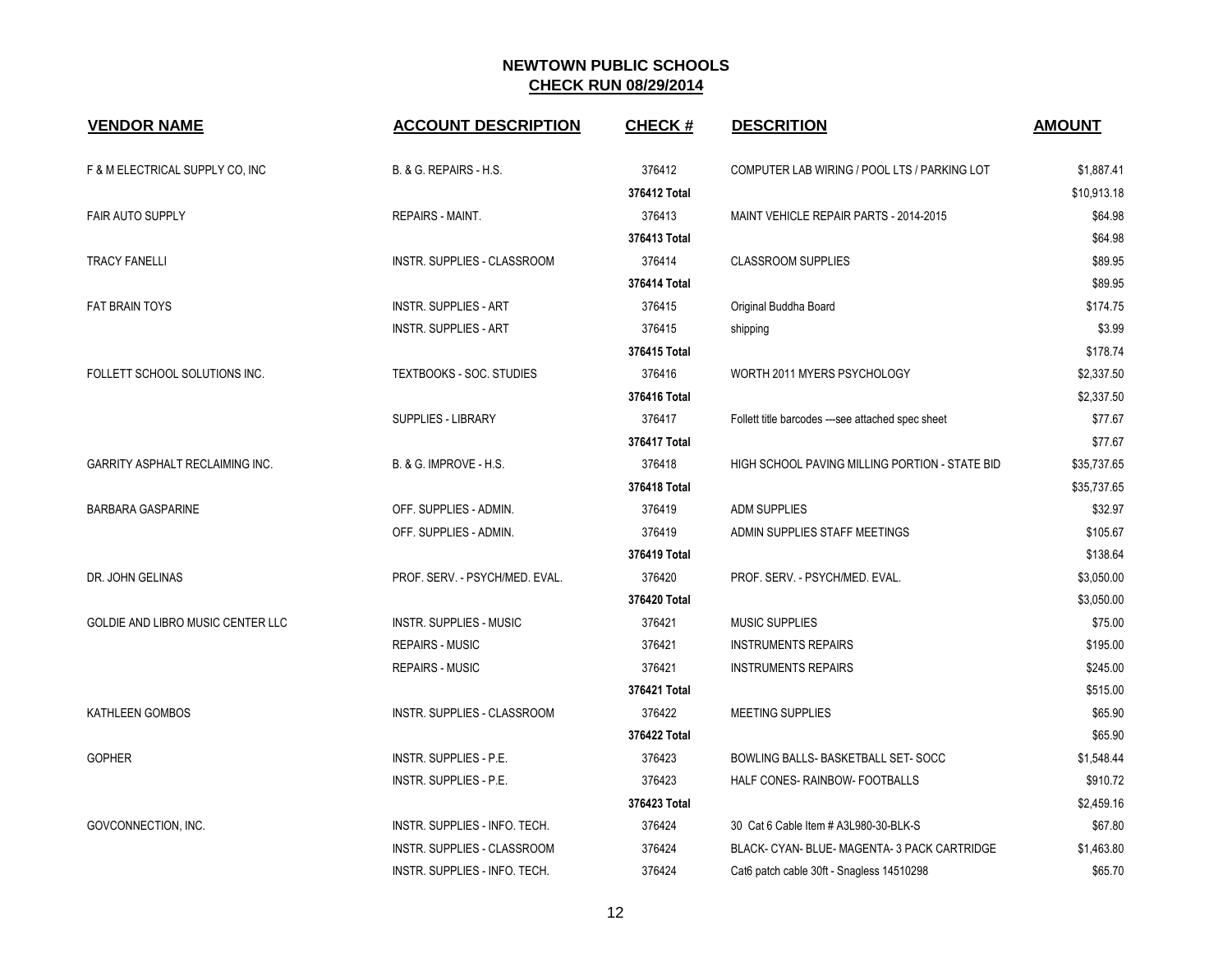| <b>VENDOR NAME</b>          | <b>ACCOUNT DESCRIPTION</b>          | <b>CHECK#</b> | <b>DESCRITION</b>                            | <b>AMOUNT</b> |
|-----------------------------|-------------------------------------|---------------|----------------------------------------------|---------------|
| GOVCONNECTION, INC.         | INSTR. SUPPLIES - INFO. TECH.       | 376424        | Cat6 40 ft. patch Cable 5219853              | \$89.70       |
|                             | INSTR. SUPPLIES - INFO. TECH.       | 376424        | Cat6 50 Patch Cable 11862280                 | \$89.70       |
|                             |                                     | 376424 Total  |                                              | \$1,776.70    |
| <b>GRAINGER</b>             | <b>B&amp;G SUPPLIES - MAINT.</b>    | 376425        | SILICONE LUBRICANT, SWIVEL PLATE CASTERS     | \$62.60       |
|                             | <b>B&amp;G SUPPLIES - MAINT.</b>    | 376425        | SILICONE LUBRICANT, SWIVEL PLATE CASTERS     | \$100.20      |
|                             | B. & G. REPAIRS - H.                | 376425        | WINDOW A/C, SIGN POSTS - HAWLEY              | \$942.63      |
|                             | B. & G. REPAIRS - H.                | 376425        | WINDOW A/C, SIGN POSTS - HAWLEY              | \$502.20      |
|                             | B. & G. REPAIRS - H.                | 376425        | WINDOW A/C, SIGN POSTS - HAWLEY              | \$334.80      |
|                             | B. & G. REPAIRS - M.G.              | 376425        | <b>BARRIER FENCE - MG</b>                    | \$47.61       |
|                             | <b>B&amp;G SUPPLIES - MAINT.</b>    | 376425        | FILTERS - MAINT SUPPLIES                     | \$104.48      |
|                             |                                     | 376425 Total  |                                              | \$2,094.52    |
| SAMUEL HABER                | INSTR. SUPPLIES - CLASSROOM         | 376426        | <b>CLASSROOM SUPPLIES</b>                    | \$100.00      |
|                             |                                     | 376426 Total  |                                              | \$100.00      |
| SID HARVEY INDUSTRIES INC.  | B. & G. REPAIRS - S.H.              | 376427        | OIL LEAK REPAIRS - SH                        | \$50.12       |
|                             |                                     | 376427 Total  |                                              | \$50.12       |
| HAT CITY PAPER & SUPPLY CO. | <b>B&amp;G SUPPLIES - CUSTODIAL</b> | 376428        | PALLET WRAP - CUST SUPPLIES                  | \$39.98       |
|                             |                                     | 376428 Total  |                                              | \$39.98       |
| <b>HEALTH TEACHER</b>       | INSTR. SUPPLIES - HEALTH ED         | 376429        | One-year subscription to Health Teacher.com. | \$149.00      |
|                             |                                     | 376429 Total  |                                              | \$149.00      |
| <b>ROBERT HEIN</b>          | <b>B&amp;G SUPPLIES - CUSTODIAL</b> | 376430        | SHOE'S (50059)                               | \$89.97       |
|                             |                                     | 376430 Total  |                                              | \$89.97       |
| HI-TECH MOBILE WASH         | B. & G. REPAIRS - H.S.              | 376431        | CLEAN / DEGREASE KITCHEN EXHAUST             | \$790.00      |
|                             |                                     | 376431 Total  |                                              | \$790.00      |
| HOMETOWN TOOL LLC           | <b>B&amp;G SUPPLIES - MAINT.</b>    | 376432        | SANDER, SANDING SHEETS, BLADES               | \$94.88       |
|                             |                                     | 376432 Total  |                                              | \$94.88       |
| HOUGHTON MIFFLIN COMPANY    | INSTR. SUPPLIES - PSYCH.            | 376433        | BDI-2 COMPLETE KIT Y17-924573                | \$1,232.70    |
|                             | INSTR. SUPPLIES - PSYCH.            | 376433        | <b>SHIPPING</b>                              | \$123.27      |
|                             |                                     | 376433 Total  |                                              | \$1,355.97    |
| <b>INSECT LORE</b>          | INSTR. SUPPLIES - CLASSROOM         | 376434        | Butterfly Garden, Cat. #01010                | \$39.98       |
|                             | INSTR. SUPPLIES - CLASSROOM         | 376434        | Ladybug Land, Cat. #02100                    | \$19.99       |
|                             | INSTR. SUPPLIES - CLASSROOM         | 376434        | Ladybug Larvae Refill, Cat. #02385           | \$39.98       |
|                             | INSTR. SUPPLIES - CLASSROOM         | 376434        | Owl Pellets, Cat. #726                       | \$91.49       |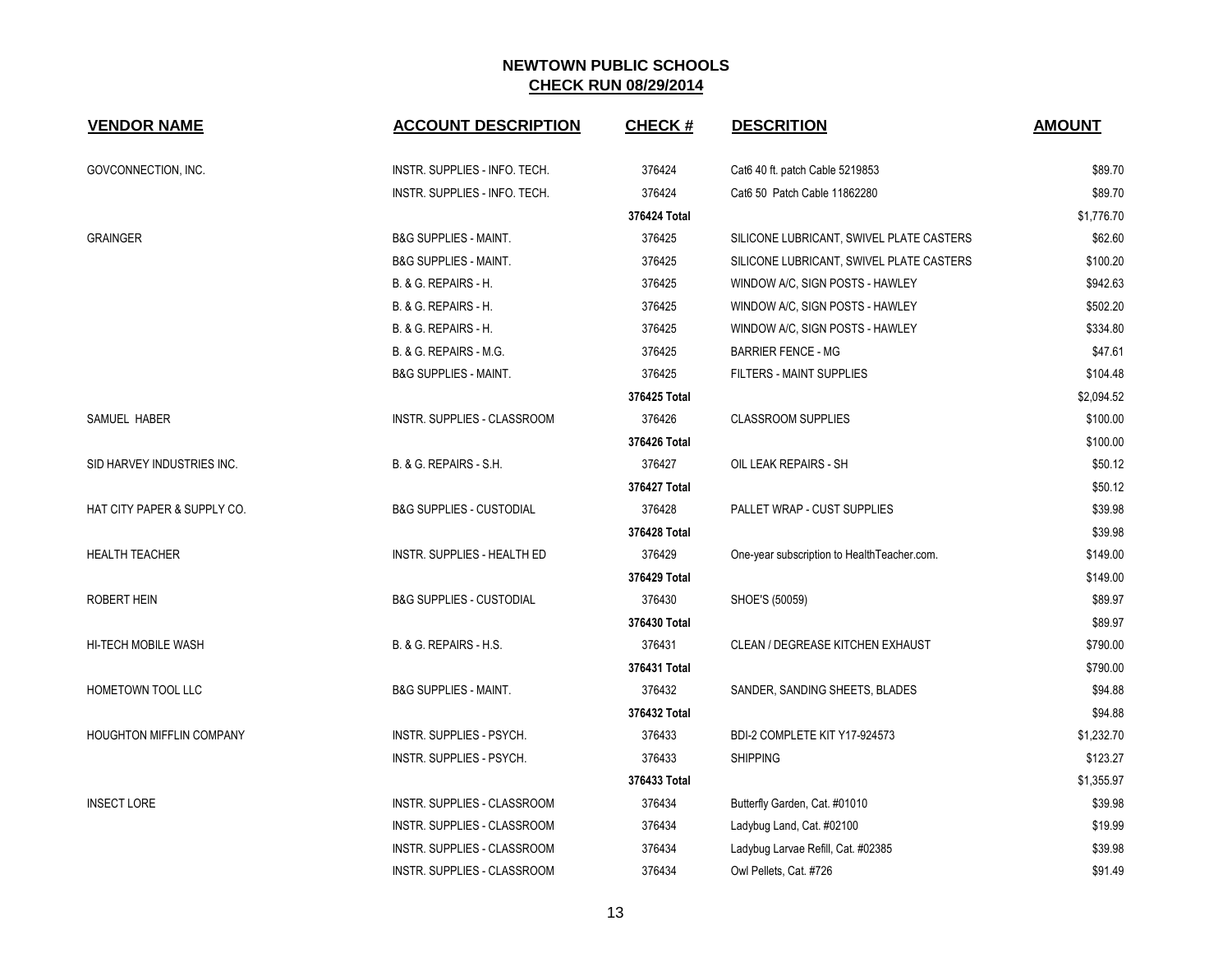| <b>VENDOR NAME</b>                     | <b>ACCOUNT DESCRIPTION</b>       | <b>CHECK#</b> | <b>DESCRITION</b>                                   | <b>AMOUNT</b> |
|----------------------------------------|----------------------------------|---------------|-----------------------------------------------------|---------------|
| <b>INSECT LORE</b>                     | INSTR. SUPPLIES - CLASSROOM      | 376434        | Shipping and Handling charges                       | \$20.26       |
|                                        |                                  | 376434 Total  |                                                     | \$211.70      |
| THE INSTITUTE OF PROFESSIONAL PRACTICE | PROF. SERV. - PSYCH/MED. EVAL.   | 376435        | PROF. SERV. - PSYCH/MED. EVAL.                      | \$6,500.00    |
|                                        |                                  | 376435 Total  |                                                     | \$6,500.00    |
| <b>ITSAVVY LLC</b>                     | INSTR. SUPPLIES - INFO. TECH.    | 376436        | Honeywell MS9540 VoyagerQuote 2463228               | \$726.96      |
|                                        |                                  | 376436 Total  |                                                     | \$726.96      |
| <b>IXL LEARNING</b>                    | <b>INSTR. SUPPLIES - MATH</b>    | 376437        | IXL Math Site License (Grades 5-6) 760 students     | \$3,000.00    |
|                                        |                                  | 376437 Total  |                                                     | \$3,000.00    |
| <b>JUNIOR LIBRARY GUILD</b>            | <b>SUPPLIES - LIBRARY</b>        | 376438        | Renewal for 1+Level Independent Readers, No S/H     | \$171.00      |
|                                        | <b>SUPPLIES - LIBRARY</b>        | 376438        | Renewal for ME Level Mystery & Adventure Level      | \$171.00      |
|                                        | SUPPLIES - LIBRARY               | 376438        | Renewal for Series Nonfiction - How To 3-5          | \$225.00      |
|                                        | SUPPLIES - LIBRARY               | 376438        | New Subscription: SCE Level-Science Elementary      | \$198.00      |
|                                        | SUPPLIES - LIBRARY               | 376438        | New Subscription: A Level - Intermediate Readers    | \$183.00      |
|                                        |                                  | 376438 Total  |                                                     | \$948.00      |
| <b>K - MAN GLASS CORP</b>              | B. & G. REPAIRS - M.S.           | 376439        | <b>REPLACE BROKEN GLASS - NMS</b>                   | \$504.53      |
|                                        | B. & G. REPAIRS - M.G.           | 376439        | WINDOW HINGES - MG                                  | \$2,400.00    |
|                                        |                                  | 376439 Total  |                                                     | \$2,904.53    |
| KAMCO SUPPLY CORP OF NEW ENGLAND       | <b>B&amp;G SUPPLIES - MAINT.</b> | 376440        | SANDING DISCS, STANLEY SAW, SCORING TOOL            | \$788.88      |
|                                        | <b>B&amp;G SUPPLIES - MAINT.</b> | 376440        | SANDING DISCS, STANLEY SAW, SCORING TOOL            | \$752.64      |
|                                        | B. & G. REPAIRS - H.S.           | 376440        | DOOR REPAIR PARTS - NHS                             | \$88.95       |
|                                        |                                  | 376440 Total  |                                                     | \$1,630.47    |
| <b>KURTZ BROS</b>                      | <b>INSTR. SUPPLIES - ART</b>     | 376441        | SPAY PAINT- PORTFOLIOS- SEE CART                    | \$98.22       |
|                                        | <b>INSTR. SUPPLIES - ART</b>     | 376441        | PORTFOLIOS-DOUBLE POCKETS                           | \$2.92        |
|                                        |                                  | 376441 Total  |                                                     | \$101.14      |
| LAWSON PRODUCTS INC.                   | <b>B&amp;G SUPPLIES - MAINT.</b> | 376442        | TOOL SCRAPERS - MAINT SUPPLIES                      | \$318.52      |
|                                        |                                  | 376442 Total  |                                                     | \$318.52      |
| <b>LEARNING FORWARD</b>                | MEMBERSHIPS - STAFF DEVELOP.     | 376443        | RENEWAL of Organizational Membership                | \$299.00      |
|                                        |                                  | 376443 Total  |                                                     | \$299.00      |
| THE LIBRARY STORE INC.                 | SUPPLIES - LIBRARY               | 376444        | see attached order-Quote #232566 -using CLC Pricing | \$515.09      |
|                                        |                                  | 376444 Total  |                                                     | \$515.09      |
| LINDQUIST SECURITY TECHNOLOGIES        | B. & G. REPAIRS - H.S.           | 376445        | DOOR CLOSURES - NHS                                 | \$1,011.00    |
|                                        |                                  | 376445 Total  |                                                     | \$1,011.00    |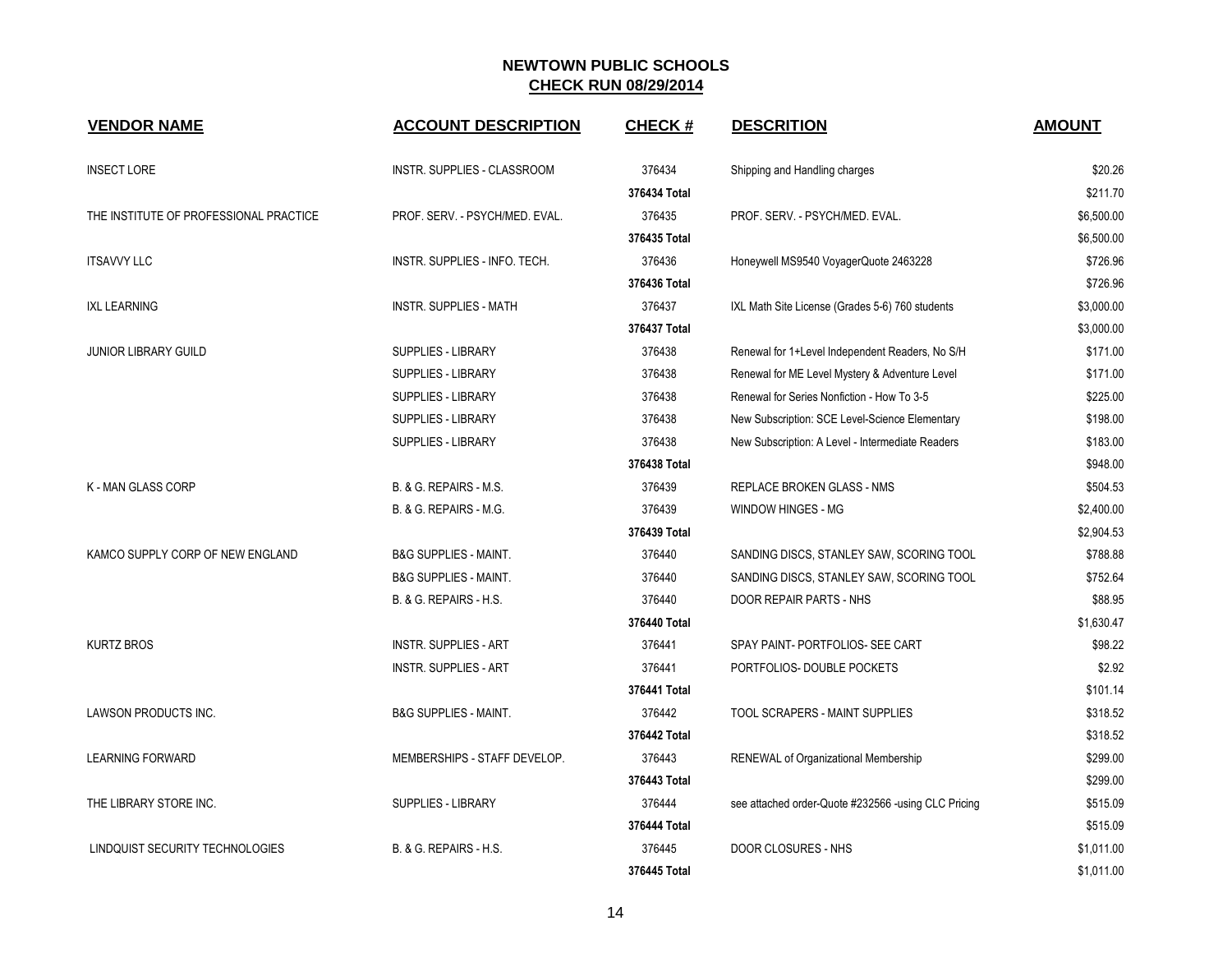| <b>VENDOR NAME</b>     | <b>ACCOUNT DESCRIPTION</b>       | <b>CHECK#</b> | <b>DESCRITION</b>                                   | <b>AMOUNT</b> |
|------------------------|----------------------------------|---------------|-----------------------------------------------------|---------------|
| <b>KIM LOWELL</b>      | INSTR. SUPPLIES - CLASSROOM      | 376446        | NEW TEACHER LUNCH                                   | \$196.35      |
|                        |                                  | 376446 Total  |                                                     | \$196.35      |
| <b>KIM LOWELL</b>      | INSTR. SUPPLIES - WORLD LANG.    | 376447        | STIPEND FOR CHINESE GUEST TEACHER                   | \$150.00      |
|                        |                                  | 376447 Total  |                                                     | \$150.00      |
| <b>SALLY LYNCH</b>     | STAFF TRAVEL - PUPIL SERV.       | 376448        | <b>TRAVEL SEDAC TRAINING</b>                        | \$45.20       |
|                        |                                  | 376448 Total  |                                                     | \$45.20       |
| THE MARKERBOARD PEOPLE | INSTR. SUPPLIES - CLASSROOM      | 376449        | Case of 144 ORIGINAL purple markers, Cat. #OM       | \$570.00      |
|                        | INSTR. SUPPLIES - CLASSROOM      | 376449        | Pack of 150 Erasers, Cat. #ER                       | \$144.00      |
|                        | INSTR. SUPPLIES - CLASSROOM      | 376449        | Pack of 30 White Boards, Cat. #M0811                | \$207.00      |
|                        | INSTR. SUPPLIES - CLASSROOM      | 376449        | Shipping and Handling charges                       | \$92.10       |
|                        |                                  | 376449 Total  |                                                     | \$1,013.10    |
| W.B. MASON., INC       | OFF. SUPPLIES - BUS. SERV.       | 376450        | <b>SUPPLIES 2014/15</b>                             | \$437.31      |
|                        | OFF. SUPPLIES - BUS. SERV.       | 376450        | <b>SUPPLIES 2014/15</b>                             | \$37.47       |
|                        | OFF. SUPPLIES - BUS. SERV.       | 376450        | <b>SUPPLIES 2014/15</b>                             | \$127.96      |
|                        | OFF. SUPPLIES - BUS. SERV.       | 376450        | <b>SUPPLIES 2014/15</b>                             | (\$18.00)     |
|                        | OFF. SUPPLIES - BUS. SERV.       | 376450        | <b>SUPPLIES 2014/15</b>                             | \$353.16      |
|                        | OFF. SUPPLIES - BUS. SERV.       | 376450        | <b>SUPPLIES 2014/15</b>                             | \$37.47       |
|                        | OFF. SUPPLIES - BUS. SERV.       | 376450        | <b>SUPPLIES 2014/15</b>                             | \$14.98       |
|                        | OFF. SUPPLIES - BUS. SERV.       | 376450        | <b>SUPPLIES 2014/15</b>                             | \$196.98      |
|                        | INSTR. SUPPLIES - SCIENCE        | 376450        | SEE ATTACHED EKMAN                                  | \$85.46       |
|                        | INSTR. SUPPLIES - SCIENCE        | 376450        | see attached ramsey                                 | \$98.04       |
|                        | <b>INSTR. SUPPLIES - SCIENCE</b> | 376450        | see attached ramsey                                 | \$83.84       |
|                        | INSTR. SUPPLIES - SCIENCE        | 376450        | SEE ATTACHED TALLCOUCH                              | \$53.62       |
|                        | INSTR. SUPPLIES - SCIENCE        | 376450        | SEE ATTACHED TALLCOUCH                              | \$94.97       |
|                        | <b>INSTR. SUPPLIES - ART</b>     | 376450        | GLAZE-UNDERGLAZE- PENCILS-SEE SHOPPING CART         | \$302.83      |
|                        | <b>INSTR. SUPPLIES - ART</b>     | 376450        | GLAZE-UNDERGLAZE- PENCILS-SEE SHOPPING CART         | \$34.46       |
|                        | INSTR. SUPPLIES - SP. ED. PREK-8 | 376450        | DELIVER TO PRESCHOOL NEWTOWN HIGH SCHOOL            | \$969.03      |
|                        | INSTR. SUPPLIES - SP. ED. PREK-8 | 376450        | DELIVER TO PRESCHOOL NEWTOWN HIGH SCHOOL            | \$74.29       |
|                        | INSTR. SUPPLIES - SP. ED. PREK-8 | 376450        | DELIVER TO PRESCHOOL NEWTOWN HIGH SCHOOL            | \$37.78       |
|                        | INSTR. SUPPLIES - SP. ED. PREK-8 | 376450        | DELIVER TO PRESCHOOL NEWTOWN HIGH SCHOOL            | \$13.92       |
|                        | INSTR. SUPPLIES - CLASSROOM      | 376450        | Classroom supplies, see attached: erasers, sharpies | (\$4.04)      |
|                        | INSTR. SUPPLIES - CLASSROOM      | 376450        | Classroom supplies, see attached: erasers, sharpies | \$35.68       |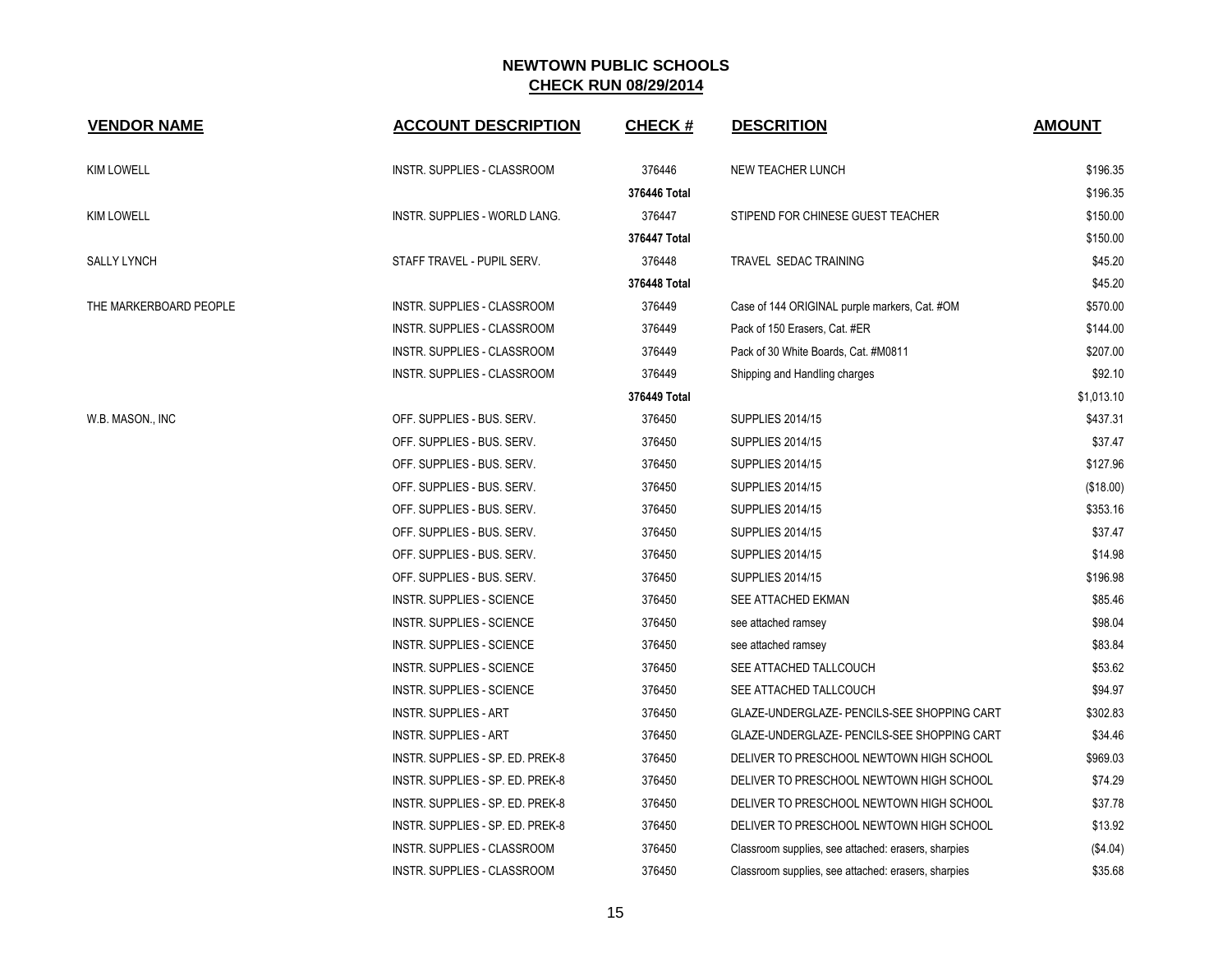| <b>VENDOR NAME</b> | <b>ACCOUNT DESCRIPTION</b>   | <b>CHECK#</b> | <b>DESCRITION</b>                                      | <b>AMOUNT</b> |
|--------------------|------------------------------|---------------|--------------------------------------------------------|---------------|
| W.B. MASON., INC   | <b>INSTR. SUPPLIES - ART</b> | 376450        | Art Supplies-see attached-consortium bid pricing       | \$140.46      |
|                    | INSTR. SUPPLIES - CLASSROOM  | 376450        | safco Wall racks, Item #SAF5667CL                      | \$179.98      |
|                    | INSTR. SUPPLIES - MATH       | 376450        | BATTERIES- EXPO ERASER- DRY ERASER-                    | \$4,373.91    |
|                    | INSTR. SUPPLIES - MATH       | 376450        | BATTERIES- EXPO ERASER- DRY ERASER                     | \$2,350.45    |
|                    | INSTR. SUPPLIES - MATH       | 376450        | BATTERIES- EXPO ERASER- DRY ERASER                     | \$849.57      |
|                    | INSTR. SUPPLIES - CLASSROOM  | 376450        | CREC 201415 Bid, Office Misc. Envelopes, No S/H        | \$135.55      |
|                    | INSTR. SUPPLIES - CLASSROOM  | 376450        | CREC 201415 Bid, Office Misc. Envelopes, No S/H        | \$21.45       |
|                    | INSTR. SUPPLIES - GUIDANCE   | 376450        | WAU-22681Astrobrights Colored Paper                    | \$26.04       |
|                    | INSTR. SUPPLIES - GUIDANCE   | 376450        | WAU-22651 - Astrobrights Colored Paper                 | \$26.04       |
|                    | INSTR. SUPPLIES - GUIDANCE   | 376450        | WAU-22581 - Astrobrights Colored Paper - Terra Green   | \$26.04       |
|                    | INSTR. SUPPLIES - GUIDANCE   | 376450        | HEWCB436D - Printer Cartridges - 2/box                 | \$143.99      |
|                    | INSTR. SUPPLIES - GUIDANCE   | 376450        | AOP-6080S - Krystal View Desk Pad - 38x24              | \$57.30       |
|                    | INSTR. SUPPLIES - GUIDANCE   | 376450        | ALL-37546 - Latex-Free Rubber Bands - Assorted         | \$5.66        |
|                    | INSTR. SUPPLIES - GUIDANCE   | 376450        | AVE-55160 - Avery Repositionable Labels                | \$44.29       |
|                    | INSTR. SUPPLIES - GUIDANCE   | 376450        | AVE-55163 - Avery Repositionable Labels - NO SHIPPING  | \$44.29       |
|                    | OFF. SUPPLIES - ADMIN.       | 376450        | Ocelo Sponges, 4-pk., #MMM-7274-T                      | \$2.49        |
|                    | OFF. SUPPLIES - ADMIN.       | 376450        | Sun Chips Variety Pack, 60/CS, #FTL-46572              | \$19.99       |
|                    | OFF. SUPPLIES - ADMIN.       | 376450        | Snack Variety Pack, 60/CS, #FTL-52347                  | \$19.99       |
|                    | OFF. SUPPLIES - ADMIN.       | 376450        | Domino Sugar Packets, 2,000/CS, #GDS-23601             | \$19.99       |
|                    | OFF. SUPPLIES - ADMIN.       | 376450        | Bargs Diet Root Beer, 12-pk., #CCC5485                 | \$12.00       |
|                    | OFF. SUPPLIES - ADMIN.       | 376450        | Coke Zero, 12-pk., #CCC-376                            | \$12.00       |
|                    | OFF. SUPPLIES - ADMIN.       | 376450        | Diet Dr. Pepper, 12-pk., #CCC-3620                     | \$9.00        |
|                    | OFF. SUPPLIES - ADMIN.       | 376450        | Barqs Diet Root Beer, 12-pk., #CCC5485                 | \$13.20       |
|                    | OFF. SUPPLIES - ADMIN.       | 376450        | Pepsi, 12-pk., #PEP-50171                              | \$6.00        |
|                    | OFF. SUPPLIES - ADMIN.       | 376450        | Mug Root Beer, 12-pk., #PEP-50845                      | \$6.00        |
|                    | OFF. SUPPLIES - ADMIN.       | 376450        | Kellogg's Nutri-Grain Cereal Bars, 8/Bx, #KEB-35645-BX | \$17.72       |
|                    | OFF. SUPPLIES - ADMIN.       | 376450        | Otis Spunkmeyer Muffins, Variety Pack, 15/Bx,          | \$16.84       |
|                    | OFF. SUPPLIES - ADMIN.       | 376450        | Snyders-Lance Variety Pack, 24/Bx, #AVT-40625          | \$14.99       |
|                    | OFF. SUPPLIES - ADMIN.       | 376450        | Asst. Tootsie Roll Candy Tub, 28 oz., #OFX-00028       | \$11.96       |
|                    | OFF. SUPPLIES - ADMIN.       | 376450        | Dixie Cups w/lids, 12 oz. 500/CT, #DXE-5342DX          | \$60.59       |
|                    | OFF. SUPPLIES - ADMIN.       | 376450        | Green Mountain K-Cup Packs, Breakfast Blend Decaf,     | \$23.98       |
|                    | OFF. SUPPLIES - ADMIN.       | 376450        | AAA Max Alkaline Batteries, 16 pk, EVE-E92LP-16        | \$13.56       |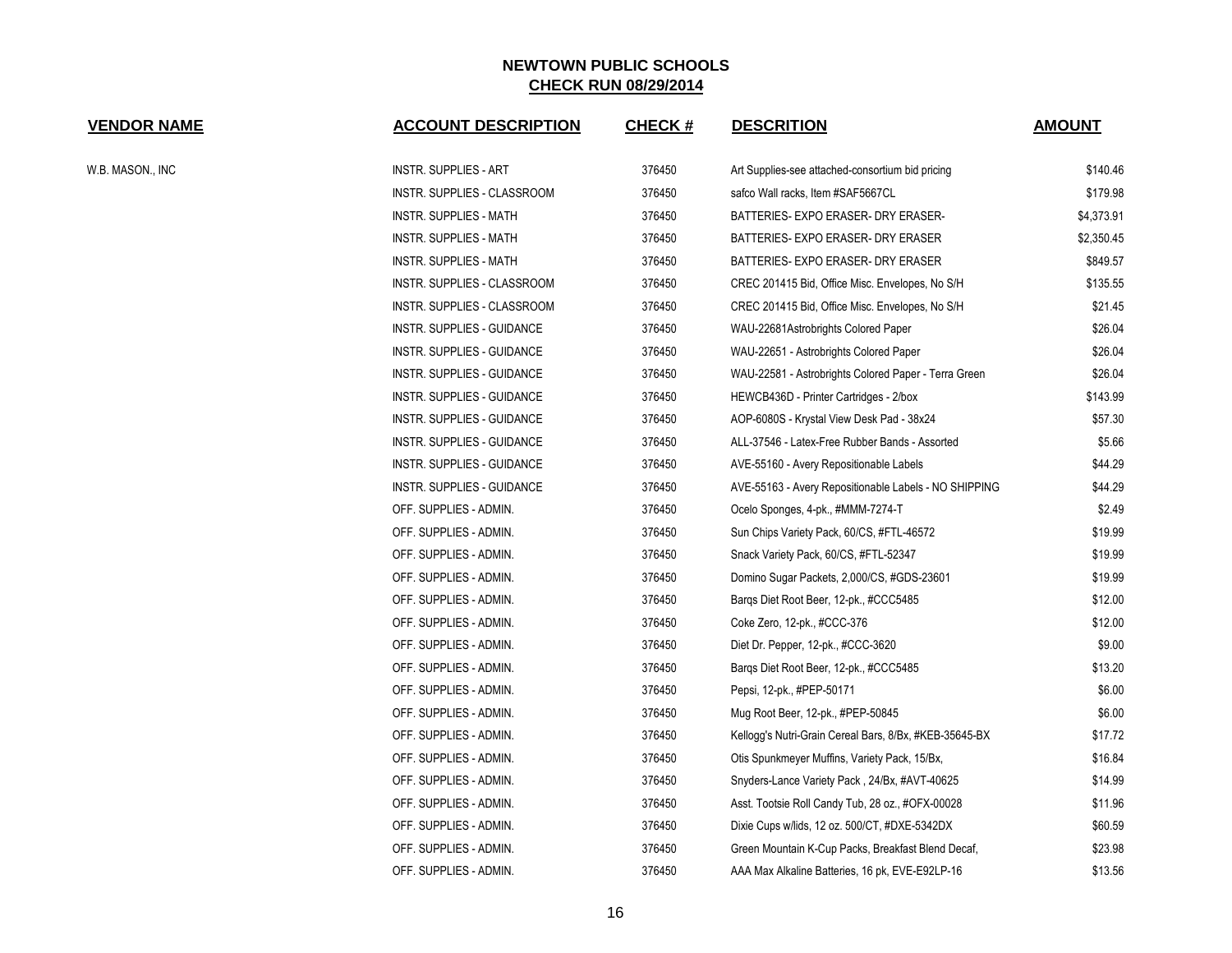| <b>VENDOR NAME</b>           | <b>ACCOUNT DESCRIPTION</b>          | <b>CHECK#</b> | <b>DESCRITION</b>                                 | <b>AMOUNT</b> |
|------------------------------|-------------------------------------|---------------|---------------------------------------------------|---------------|
| W.B. MASON., INC             | OFF. SUPPLIES - ADMIN.              | 376450        | SanDisk Flash Drive, 8 GB, SDI-SDCZ60-008G-B35    | \$19.98       |
|                              | INSTR. SUPPLIES - P.E.              | 376450        | SAN 83083- COLORED DRY ERASE MARKERS              | \$34.40       |
|                              | <b>INSTR. SUPPLIES - P.E.</b>       | 376450        | INDEX CARD FILE- ESS-01461                        | \$17.01       |
|                              | <b>INSTR. SUPPLIES - P.E.</b>       | 376450        | <b>MAGAZINE HOLDER</b>                            | \$16.00       |
|                              | INSTR. SUPPLIES - READING           | 376450        | Various supplies for Reading classes per attached | \$401.79      |
|                              | INSTR. SUPPLIES - READING           | 376450        | Various supplies for Reading classes per attached | \$161.25      |
|                              | INSTR. SUPPLIES - CLASSROOM         | 376450        | 10X13 ENVELOPE-UNV-35267                          | \$215.64      |
|                              | INSTR. SUPPLIES - CLASSROOM         | 376450        | Whiteboard erasers. Free Shipping                 | \$134.00      |
|                              | OFF. SUPPLIES - PUPIL SERV.         | 376450        | WHITE BINDERS WLJ36814NW                          | \$53.82       |
|                              | OFF. SUPPLIES - ADMIN.              | 376450        | Mounting Strips, MMM-R101, NO S/H,                | \$43.80       |
|                              |                                     | 376450 Total  |                                                   | \$12,870.22   |
| MATHEMATICAL OLYMPIADS       | MEMBERSHIPS - CLASSROOM             | 376451        | Team Registration - Head O Meadow                 | \$109.00      |
|                              |                                     | 376451 Total  |                                                   | \$109.00      |
| REINALDO MEDINA              | <b>B&amp;G SUPPLIES - CUSTODIAL</b> | 376452        | SHOE'S (50059)                                    | \$99.96       |
|                              |                                     | 376452 Total  |                                                   | \$99.96       |
| MOBILE MINI, INC.            | <b>EQUIP RENTAL - SPORTS</b>        | 376453        | RENTAL OF CONTAINERS                              | \$95.00       |
|                              | <b>EQUIP RENTAL - SPORTS</b>        | 376453        | <b>RENTAL OF CONTAINERS</b>                       | \$75.00       |
|                              | <b>EQUIP RENTAL - SPORTS</b>        | 376453        | RENTAL OF CONTAINERS                              | \$75.00       |
|                              |                                     | 376453 Total  |                                                   | \$245.00      |
| MORAN ENVIRONMENTAL RECOVERY | <b>B. &amp; G. IMPROVE - C.O.</b>   | 376454        | PUMP OUT WASTE LIQUID PRODUCT FOR DISPOSAL        | \$11,398.00   |
|                              | <b>B. &amp; G. IMPROVE - C.O.</b>   | 376454        | PUMP OUT WASTE LIQUID PRODUCT FOR DISPOSAL        | \$8,442.50    |
|                              | B. & G. IMPROVE - C.O.              | 376454        | PUMP OUT WASTE LIQUID PRODUCT                     | \$1,155.00    |
|                              |                                     | 376454 Total  |                                                   | \$20,995.50   |
| E. A. MORSE & CO. INC.       | <b>REPAIRS - CUSTODIAL</b>          | 376455        | CUSTODIAL MACHINE REPAIR PARTS                    | \$26.24       |
|                              | <b>REPAIRS - CUSTODIAL</b>          | 376455        | CUSTODIAL MACHINE REPAIR PARTS                    | \$188.32      |
|                              | <b>B&amp;G SUPPLIES - CUSTODIAL</b> | 376455        | FLOOR FINISH - CUST SUPPLIES                      | \$3,095.28    |
|                              | <b>REPAIRS - CUSTODIAL</b>          | 376455        | <b>CUSTODIAL MACHINE REPAIRS</b>                  | \$243.84      |
|                              | <b>REPAIRS - CUSTODIAL</b>          | 376455        | <b>CUSTODIAL MACHINE REPAIRS</b>                  | \$283.04      |
|                              | EQUIPMENT - CUSTODIAL               | 376455        | WET DRY VAC - CUST EQUIPMENT                      | \$726.00      |
|                              |                                     | 376455 Total  |                                                   | \$4,562.72    |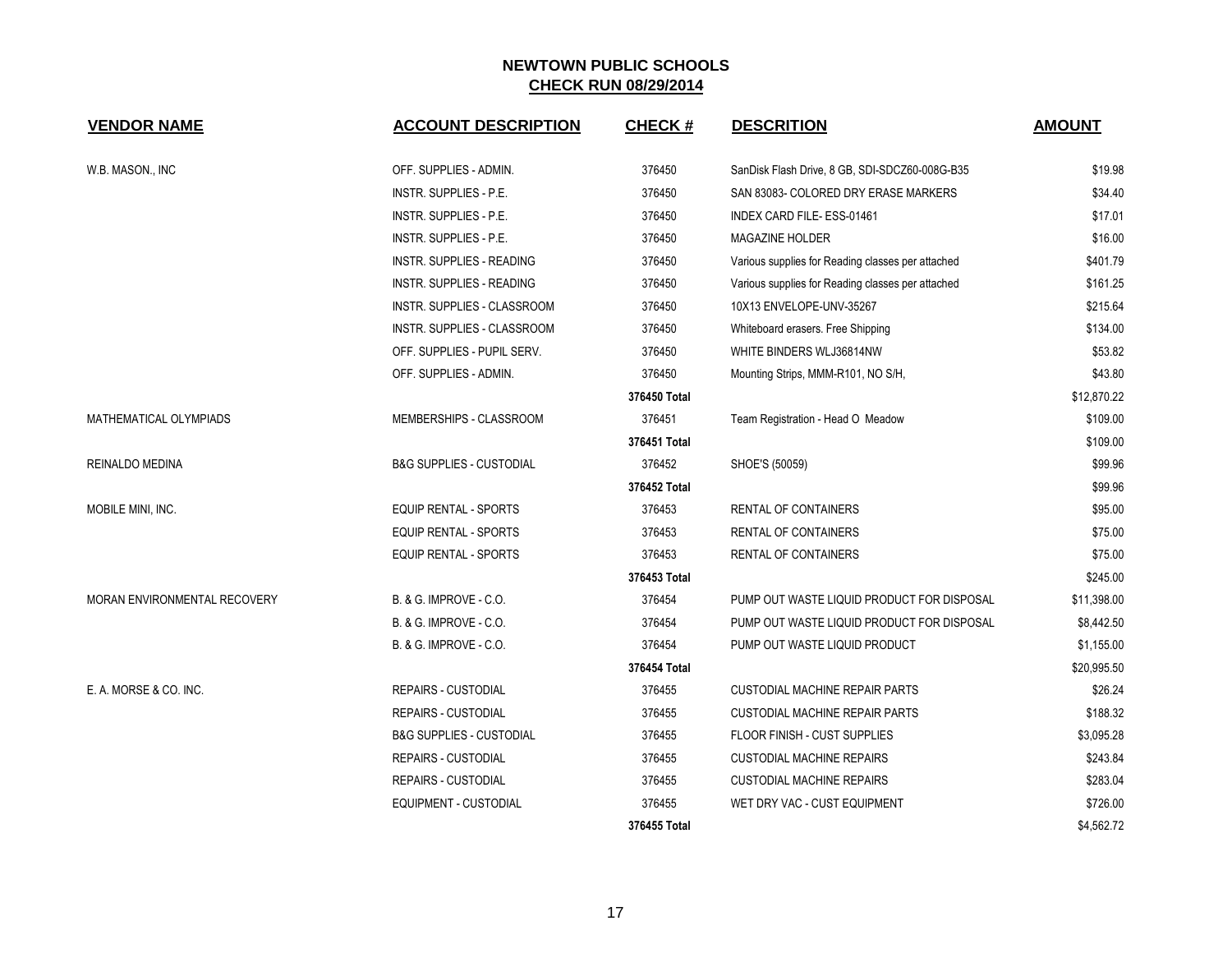| <b>VENDOR NAME</b>                    | <b>ACCOUNT DESCRIPTION</b>         | <b>CHECK#</b> | <b>DESCRITION</b>                                | <b>AMOUNT</b> |
|---------------------------------------|------------------------------------|---------------|--------------------------------------------------|---------------|
| MULTI-HEALTH SYSTEMS INC.             | INSTR. SUPPLIES - PSYCH.           | 376456        | TOWER OF LONDON CHILD TLRP31                     | \$165.00      |
|                                       | <b>INSTR. SUPPLIES - PSYCH.</b>    | 376456        | <b>SHIPPING</b>                                  | \$16.50       |
|                                       |                                    | 376456 Total  |                                                  | \$181.50      |
| <b>NAGEL ELECTRIC LLC</b>             | B. & G. REPAIRS - M.G.             | 376457        | WIRING FOR COMPUTER TEST LAB - MG                | \$1,560.00    |
|                                       | B. & G. REPAIRS - HOM.             | 376457        | WIRING FOR COMPUTER TEST LAB - HOM               | \$1,920.00    |
|                                       | B. & G. REPAIRS - RIS.             | 376457        | WIRING FOR COMPUTER TEST LAB - RIS               | \$360.00      |
|                                       | B. & G. REPAIRS - H.S.             | 376457        | WIRING FOR COMPUTER TEST LAB - NHS               | \$2,400.00    |
|                                       | B. & G. REPAIRS - H.S.             | 376457        | CUT ASPHALT / WIRING TO REPLACE PARKING LOT      | \$5,900.00    |
|                                       | B. & G. REPAIRS - M.S.             | 376457        | RUN CIRCUITS FOR COMPUTER LAB E2 - NMS           | \$1,860.00    |
|                                       |                                    | 376457 Total  |                                                  | \$14,000.00   |
| NATIONAL GEOGRAPHIC                   | INSTR. SUPPLIES - CLASSROOM        | 376458        | Young Explorer Subscriptions, Grade K & 1        | \$450.00      |
|                                       | <b>INSTR. SUPPLIES - CLASSROOM</b> | 376458        | Explorer - Pioneer Edition, Grades 2 & 3         | \$652.50      |
|                                       | INSTR. SUPPLIES - CLASSROOM        | 376458        | Explorer - Pathfinder Edition, Grade 4           | \$292.50      |
|                                       | INSTR. SUPPLIES - CLASSROOM        | 376458        | Shipping and Handling charges                    | \$139.50      |
|                                       |                                    | 376458 Total  |                                                  | \$1,534.50    |
| NATIONAL SCIENCE TEACHERS ASSOCIATI   | MEMBERSHIPS - CLASSROOM            | 376459        | Membership with Science and Children, 2014-15    | \$75.00       |
|                                       |                                    | 376459 Total  |                                                  | \$75.00       |
| <b>NCS PEARSON</b>                    | TEXTBOOKS - CURR. DEVELOP.         | 376460        | Shipping SEE ATTACHED QUOTE                      | \$3,500.00    |
|                                       |                                    | 376460 Total  |                                                  | \$3,500.00    |
| <b>NCS PEARSON INC.</b>               | INSTR. SUPPLIES - SP. ED. PREK-8   | 376461        | <b>ITEM 31267 KEY MATH 3 ESSENTIAL RESOURCES</b> | \$822.00      |
|                                       | INSTR. SUPPLIES - SP. ED. PREK-8   | 376461        | <b>SHIPPING</b>                                  | \$41.10       |
|                                       |                                    | 376461 Total  |                                                  | \$863.10      |
| THE NEAT CENTER AT OAK HILL           | MEMBERSHIPS - PUPIL SERV.          | 376462        | NEAT MEMBERSHIP NEWTOWN PUBLIC SCHOOLS           | \$500.00      |
|                                       |                                    | 376462 Total  |                                                  | \$500.00      |
| NEOPOST NEW ENGLAND                   | OFF. SUPPLIES - BUS. SERV.         | 376463        | SEALER REPLACEMENT POSTMETER                     | \$48.75       |
|                                       |                                    | 376463 Total  |                                                  | \$48.75       |
| NEW ENGLAND FITNESS DISTRIBUTORS INC. | REPAIRS - P.E.                     | 376464        | PARTS- REPAIRS- FITNESS EQUIPMENT                | \$593.66      |
|                                       | REPAIRS - P.E.                     | 376464        | LABOR                                            | \$159.00      |
|                                       |                                    | 376464 Total  |                                                  | \$752.66      |
| <b>NEW ENGLAND SPORTSWEAR</b>         | <b>INSTR. SUPPLIES - SPORTS</b>    | 376465        | PRINTED UNIFORMS BASEBALL-HOME WHITE JERSEYS-AW  | \$1,494.00    |
|                                       |                                    | 376465 Total  |                                                  | \$1,494.00    |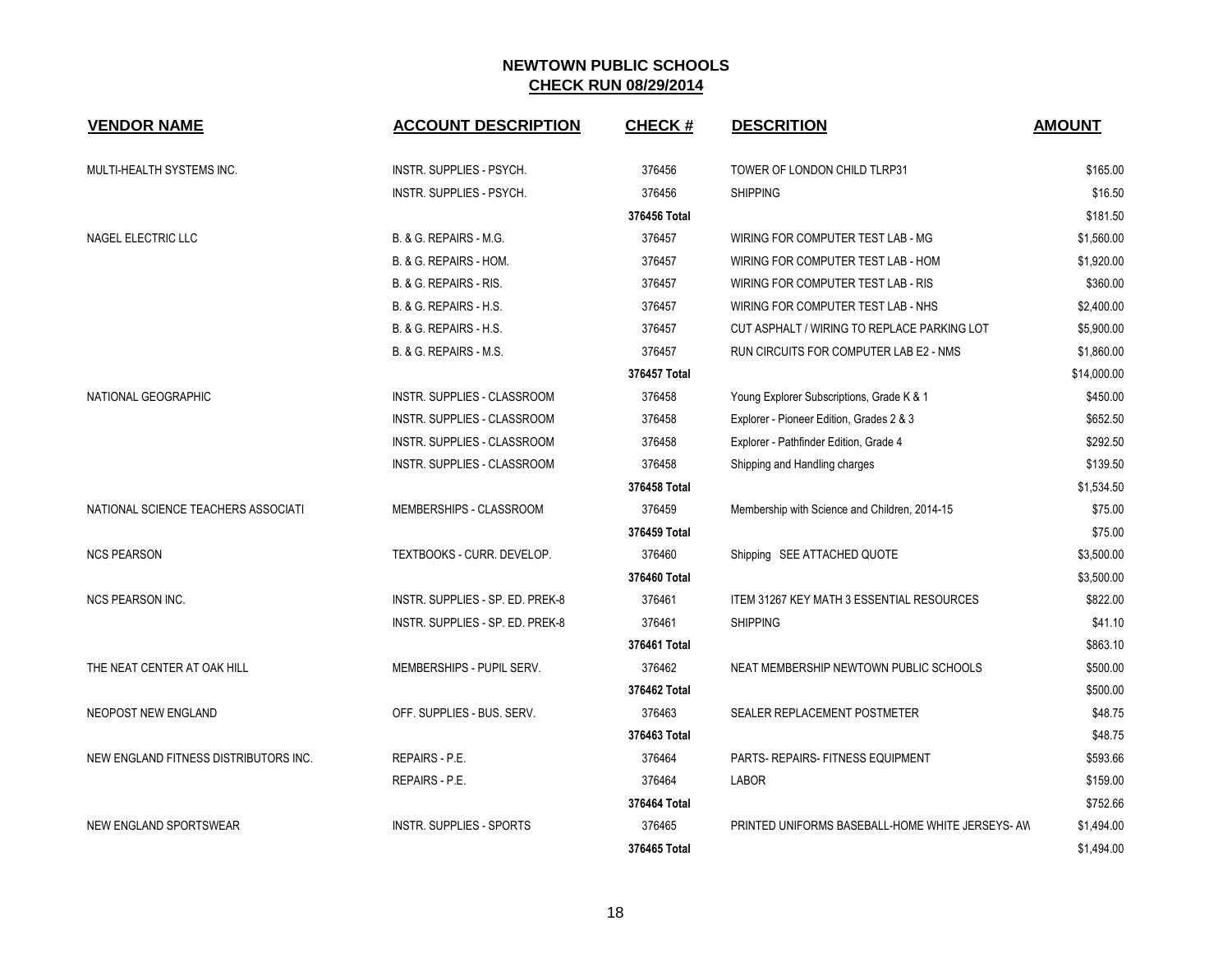| <b>VENDOR NAME</b>            | <b>ACCOUNT DESCRIPTION</b>     | <b>CHECK#</b> | <b>DESCRITION</b>                                  | <b>AMOUNT</b> |
|-------------------------------|--------------------------------|---------------|----------------------------------------------------|---------------|
| NEWTOWN BOE CUSTODIAL ACCOUNT | OFF./MEETING SUPPLIES - B.O.E. | 376466        | ELITE GIFTS JEWELRY & AWARDS                       | \$546.00      |
|                               |                                | 376466 Total  |                                                    | \$546.00      |
| NEWTOWN CULINARY              | INSTR. SUPPLIES - CLASSROOM    | 376467        | FRESHMAN ORIENTATION LUNCHEON                      | \$3,025.00    |
|                               |                                | 376467 Total  |                                                    | \$3,025.00    |
| NEWTOWN MIDDLE SCHOOL         | OFF. SUPPLIES - ADMIN.         | 376468        | Professional Development for Coordinator meeting   | \$242.85      |
|                               |                                | 376468 Total  |                                                    | \$242.85      |
| JEREMY O'CONNELL              | INSTR. SUPPLIES - CLASSROOM    | 376469        | <b>LINK CREW LUNCH</b>                             | \$184.98      |
|                               |                                | 376469 Total  |                                                    | \$184.98      |
| <b>SHARON OLIVER</b>          | MEMBERSHIPS - SOC. STUDIES     | 376470        | <b>MEMBERSHIP NCSS</b>                             | \$69.00       |
|                               |                                | 376470 Total  |                                                    | \$69.00       |
| ON-SITE SHREDDING             | CONTRACTED SERV. - GUIDANCE    | 376471        | ANNUAL SHREDDING PURGE                             | \$320.00      |
|                               | CONTRACTED SERV. - BUS. SERV.  | 376471        | SHREDDING SERV AT C/O 2014/15                      | \$35.00       |
|                               |                                | 376471 Total  |                                                    | \$355.00      |
| ORIGO EDUCATION               | <b>TEXTBOOKS - CLASSROOM</b>   | 376472        | Stepping Stones Student Journal - Kindergarten,    | \$547.50      |
|                               | TEXTBOOKS - CLASSROOM          | 376472        | Stepping Stones Student Journal - Grade 1,         | \$547.50      |
|                               | TEXTBOOKS - CLASSROOM          | 376472        | Stepping Stones Journal - Grade 2, Cat., #SS SJ 2  | \$766.50      |
|                               | TEXTBOOKS - CLASSROOM          | 376472        | Stepping Stones Journal - Grade 3, Cat. #SS SJ 3   | \$821.25      |
|                               | TEXTBOOKS - CLASSROOM          | 376472        | Stepping Stones Journal - Grade 4, Cat. #SS SJ 4   | \$711.75      |
|                               | TEXTBOOKS - CLASSROOM          | 376472        | 5% Shipping and Handling charges                   | \$170.00      |
|                               | <b>TEXTBOOKS - CLASSROOM</b>   | 376472        | Stepping Stones Practice Book - Kindergarten,      | \$547.50      |
|                               | <b>TEXTBOOKS - CLASSROOM</b>   | 376472        | Stepping Stones Practice Book - Grade 1            | \$547.50      |
|                               | TEXTBOOKS - CLASSROOM          | 376472        | Stepping Stones Practice Book - Grade 2            | \$766.50      |
|                               | TEXTBOOKS - CLASSROOM          | 376472        | Stepping Stones Practice Book - Grade 3            | \$821.25      |
|                               | TEXTBOOKS - CLASSROOM          | 376472        | Stepping Stones Practice Book - Grade 4            | \$711.75      |
|                               | TEXTBOOKS - CLASSROOM          | 376472        | 5% Shipping and Handling charges                   | \$170.00      |
|                               | <b>TEXTBOOKS - CLASSROOM</b>   | 376472        | Mathamentals SET, Cat. #MEM SET                    | \$128.48      |
|                               | <b>TEXTBOOKS - CLASSROOM</b>   | 376472        | The Box of Facts/Book of Facts SET, Add/Sub,       | \$224.00      |
|                               | <b>TEXTBOOKS - CLASSROOM</b>   | 376472        | 5% Shipping and Handling charges                   | \$29.00       |
|                               | <b>TEXTBOOKS - CLASSROOM</b>   | 376472        | The Box of Facts/Book of Facts SET, Multi/Div.     | \$224.00      |
|                               | TEXTBOOKS - CLASSROOM          | 376472        | 1 set of 12 big books - grade kproduct # obk12 set | \$355.86      |
|                               | <b>TEXTBOOKS - CLASSROOM</b>   | 376472        | 1 the number case - grade kproduct # tnc 370 2     | \$199.00      |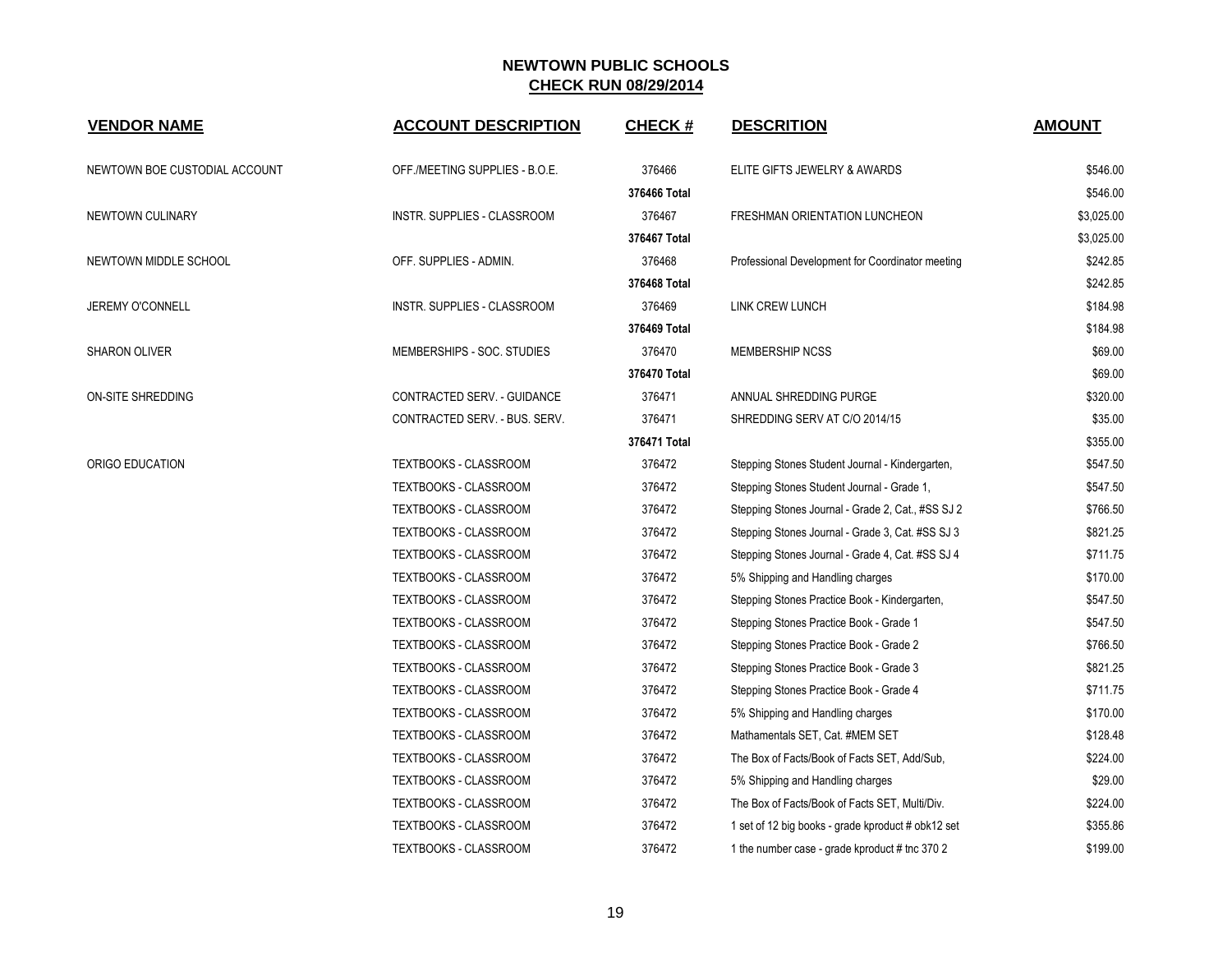| <b>VENDOR NAME</b>           | <b>ACCOUNT DESCRIPTION</b>   | <b>CHECK#</b> | <b>DESCRITION</b>                                               | <b>AMOUNT</b> |
|------------------------------|------------------------------|---------------|-----------------------------------------------------------------|---------------|
| ORIGO EDUCATION              | TEXTBOOKS - CLASSROOM        | 376472        | shipping                                                        | \$55.49       |
|                              |                              | 376472 Total  |                                                                 | \$8,344.83    |
| OXFORD UNIVERSITY PRESS INC. | SUPPLIES - LIBRARY           | 376473        | Renewal for OED Online Database - 1 year subscription. (No S&H) | \$450.00      |
|                              |                              | 376473 Total  |                                                                 | \$450.00      |
| PCM-G                        | REPAIRS - INFO. TECH.        | 376474        | HP Phone Support SMS 65 3 year 23/7                             | \$1,259.00    |
|                              | <b>SUPPLIES - LIBRARY</b>    | 376474        | Black & Color Replacement Toner Quote for 2014-15               | \$92.00       |
|                              | SUPPLIES - LIBRARY           | 376474        | Black & Color Replacement Toner Quote for 2014-15               | \$84.00       |
|                              |                              | 376474 Total  |                                                                 | \$1,435.00    |
| PDK INTERNATIONAL            | MEMBERSHIPS - STAFF DEVELOP. | 376475        | Membership Renewal ID number 466371                             | \$95.00       |
|                              |                              | 376475 Total  |                                                                 | \$95.00       |
| PEARSON EDUCATION INC.       | TEXTBOOKS - CURR. DEVELOP.   | 376476        | enVision Math textbooks and products                            | \$50,728.29   |
|                              |                              | 376476 Total  |                                                                 | \$50,728.29   |
| PETTY CASH                   | REPAIRS - ADMIN.             | 376477        | PETTY CASH                                                      | \$41.00       |
|                              | OFF. SUPPLIES - ADMIN.       | 376477        | PETTY CASH                                                      | \$40.04       |
|                              | INSTR. SUPPLIES - CLASSROOM  | 376477        | PETTY CASH                                                      | \$16.29       |
|                              |                              | 376477 Total  |                                                                 | \$97.33       |
| PETTY CASH                   | INSTR. SUPPLIES - CLASSROOM  | 376478        | <b>MEETING SUPPLIES</b>                                         | \$271.00      |
|                              |                              | 376478 Total  |                                                                 | \$271.00      |
| PIMMS C/O                    | STAFF TRAIN. - CLASSROOM     | 376479        | STAFF TRAIN. - CLASSROOM                                        | \$125.00      |
|                              |                              | 376479 Total  |                                                                 | \$125.00      |
| PREMIER AGENDAS INC.         | INSTR. SUPPLIES - CLASSROOM  | 376480        | Student Planners, 8 1/2 in. x 11 in.,                           | \$177.45      |
|                              | INSTR. SUPPLIES - CLASSROOM  | 376480        | Shipping and Handling charges                                   | \$50.00       |
|                              |                              | 376480 Total  |                                                                 | \$227.45      |
| PROQUEST LLC                 | <b>SUPPLIES - LIBRARY</b>    | 376481        | ProQuest CultureGrams Online database renewal                   | \$1,095.00    |
|                              |                              | 376481 Total  |                                                                 | \$1,095.00    |
| PYRAMID SCHOOL PRODUCTS      | <b>INSTR. SUPPLIES - ART</b> | 376482        | GLUE-STICKS-LARGE SIZE-95174                                    | \$10.80       |
|                              | <b>INSTR. SUPPLIES - ART</b> | 376482        | MASKING 3 CORE 1 X60 YARD PER ROLL- CP105                       | \$18.96       |
|                              | <b>INSTR. SUPPLIES - ART</b> | 376482        | <b>BLACK SHARPIE-35001</b>                                      | \$63.36       |
|                              | <b>INSTR. SUPPLIES - ART</b> | 376482        | BLACK SHARPIE-37001                                             | \$61.92       |
|                              | <b>INSTR. SUPPLIES - ART</b> | 376482        | BLACK SHARPIE-30001                                             | \$61.92       |
|                              | <b>INSTR. SUPPLIES - ART</b> | 376482        | PRIMSACOLOR-24 COLORS/BOX                                       | \$193.38      |
|                              |                              | 376482 Total  |                                                                 | \$410.34      |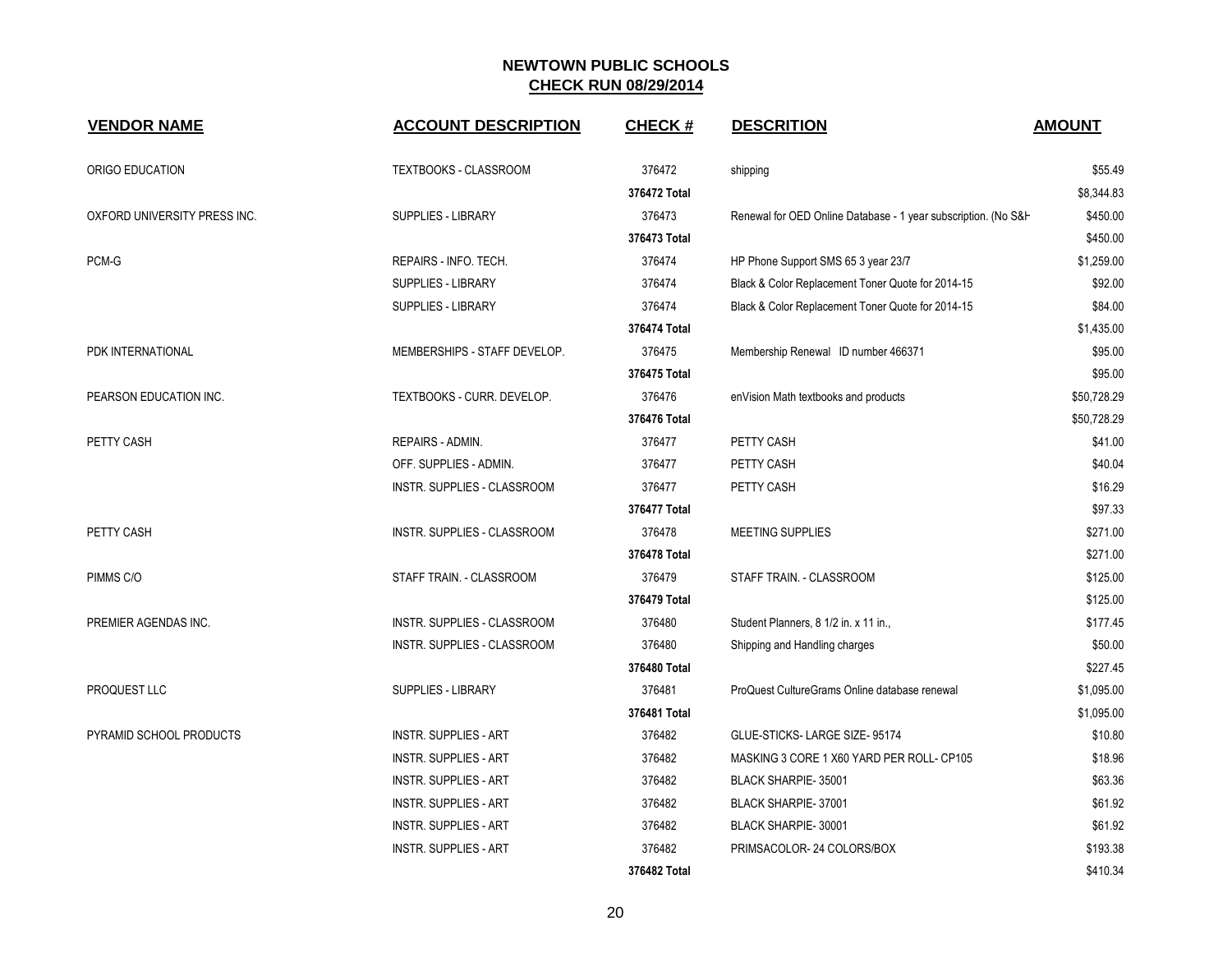| <b>VENDOR NAME</b>            | <b>ACCOUNT DESCRIPTION</b>        | <b>CHECK#</b> | <b>DESCRITION</b>                                     | <b>AMOUNT</b> |
|-------------------------------|-----------------------------------|---------------|-------------------------------------------------------|---------------|
| THE READING & WRITING PROJECT | STAFF TRAIN. - STAFF DEVELOP.     | 376483        | Readers Home Grown Workshop July 8-11                 | \$24,800.00   |
|                               | STAFF TRAVEL - STAFF DEVELOP.     | 376483        | <b>TRAVEL</b>                                         | \$555.94      |
|                               | ACCOMMODATIONS - STAFF DEVELOP.   | 376483        | <b>ACCOMDATIONS</b>                                   | \$606.63      |
|                               | OTHER SUPPLIES - STAFF DEVELOP.   | 376483        | <b>SUPPLIES</b>                                       | \$2,032.97    |
|                               |                                   | 376483 Total  |                                                       | \$27,995.54   |
| <b>REALLY GOOD STUFF INC.</b> | INSTR. SUPPLIES - CLASSROOM       | 376484        | Classroom Library Bins, Primary, Ord. #161983HAL      | \$179.76      |
|                               | INSTR. SUPPLIES - CLASSROOM       | 376484        | Double-sided Art Easel, Ord. #160259 (new K class)    | \$299.99      |
|                               | INSTR. SUPPLIES - CLASSROOM       | 376484        | Regal Reading/Writing Center, Order #303987,          | \$249.99      |
|                               | INSTR. SUPPLIES - CLASSROOM       | 376484        | Shipping and Handling charges                         | \$94.87       |
|                               | OTHER SUPPLIES - STAFF DEVELOP.   | 376484        | Library Rack with Pix and Chapter Book Bins YELLOW.   | \$182.37      |
|                               | INSTR. SUPPLIES - CLASSROOM       | 376484        | Stacking bins, 160074RB, royal blue (K)               | \$255.80      |
|                               | INSTR. SUPPLIES - CLASSROOM       | 376484        | Writing folders, 153527 (K)                           | \$133.56      |
|                               | INSTR. SUPPLIES - CLASSROOM       | 376484        | Store More Book pouches, 301472 (new K)               | \$107.76      |
|                               | INSTR. SUPPLIES - CLASSROOM       | 376484        | Durable bookbinder holders, 12pk, 160103RE, red (4HB) | \$79.98       |
|                               | INSTR. SUPPLIES - CLASSROOM       | 376484        | shipping. Handling                                    | \$89.77       |
|                               | INSTR. SUPPLIES - CLASSROOM       | 376484        | Classroom supplies/see attached: dry erase sleeves    | \$201.61      |
|                               | INSTR. SUPPLIES - CLASSROOM       | 376484        | shipping/handling                                     | \$35.23       |
|                               |                                   | 376484 Total  |                                                       | \$1,910.69    |
| <b>RECORDED BOOKS INC.</b>    | <b>SUPPLIES - LIBRARY</b>         | 376485        | Recorded books see attached. No s                     | \$635.50      |
|                               |                                   | 376485 Total  |                                                       | \$635.50      |
| RED THREAD SPACES LLC         | <b>B. &amp; G. IMPROVE - M.G.</b> | 376486        | REPLACE STAFF LOUNGE / CORRIDOR CARPETING             | \$11,969.75   |
|                               | <b>B. &amp; G. IMPROVE - M.G.</b> | 376486        | REPLACE STAFF LOUNGE / CORRIDOR CARPETING             | \$1,880.50    |
|                               |                                   | 376486 Total  |                                                       | \$13,850.25   |
| <b>RING'S END</b>             | B. & G. REPAIRS - H.              | 376487        | <b>HAWLEY PLAYGROUND</b>                              | \$185.85      |
|                               | B. & G. REPAIRS - H.              | 376487        | <b>HAWLEY PLAYGROUND</b>                              | \$11.96       |
|                               | B. & G. REPAIRS - H.              | 376487        | <b>HAWLEY PLAYGROUND</b>                              | \$24.35       |
|                               | B. & G. REPAIRS - H.S.            | 376487        | <b>HIGH SCHOOL GYM</b>                                | \$1,175.39    |
|                               |                                   | 376487 Total  |                                                       | \$1,397.55    |
| ROURKE EDUCATIONAL MEDIA      | <b>SUPPLIES - LIBRARY</b>         | 376488        | see attached order                                    | \$1,865.29    |
|                               |                                   | 376488 Total  |                                                       | \$1,865.29    |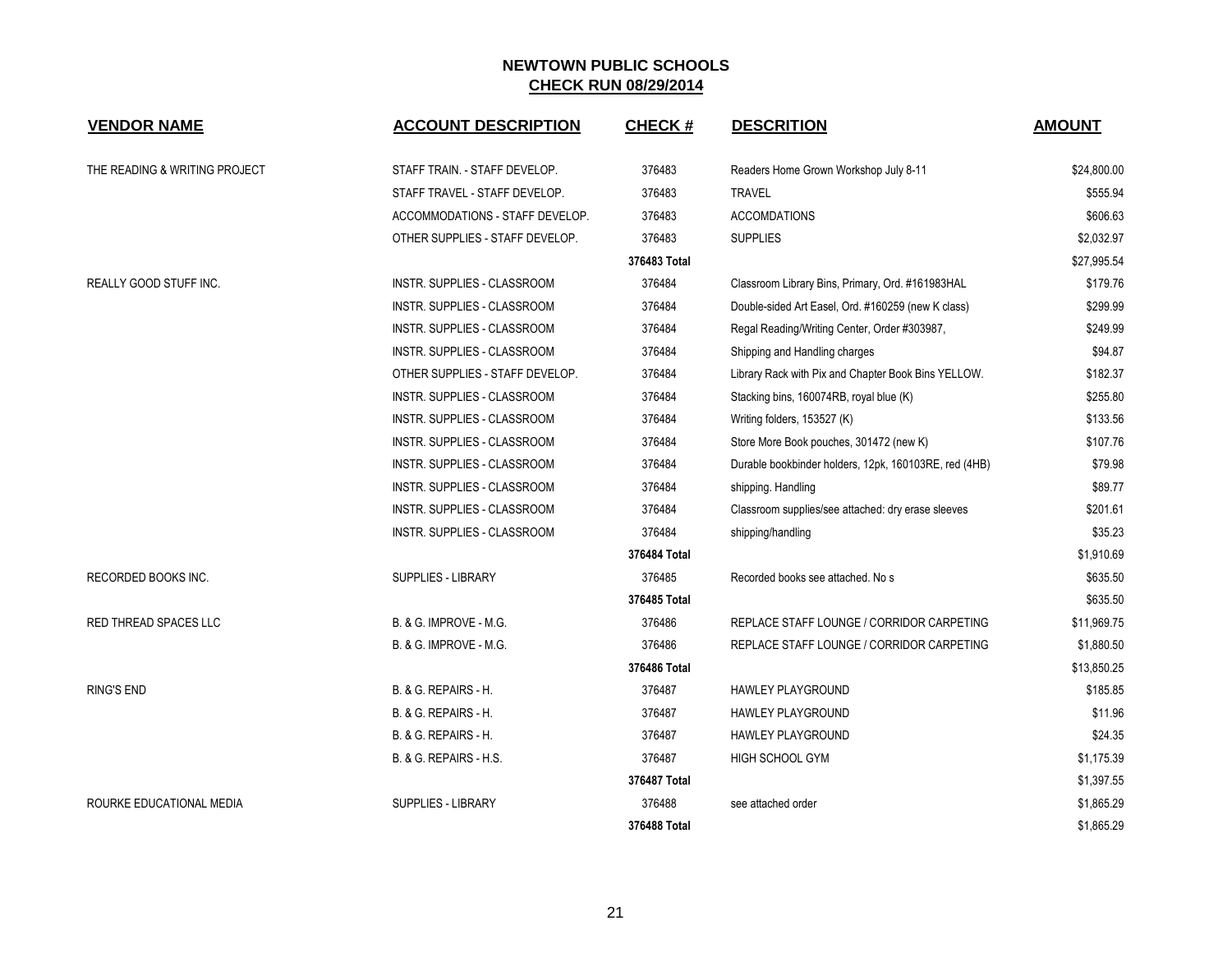| <b>VENDOR NAME</b>               | <b>ACCOUNT DESCRIPTION</b>        | <b>CHECK#</b> | <b>DESCRITION</b>                                     | <b>AMOUNT</b> |
|----------------------------------|-----------------------------------|---------------|-------------------------------------------------------|---------------|
| ROYBAL & SONS FIRE EQUIPMENT CO. | <b>B&amp;G CONTRACTED SERV.</b>   | 376489        | FIRE EXT SEMI ANNUAL SVC - JUL 2014 / DEC 2014        | \$224.03      |
|                                  | <b>B&amp;G CONTRACTED SERV.</b>   | 376489        | FIRE EXT SEMI ANNUAL SVC - JUL 2014 / DEC 2014        | \$760.38      |
|                                  | <b>B&amp;G CONTRACTED SERV.</b>   | 376489        | FIRE EXT SEMI ANNUAL SVC - JUL 2014 / DEC 2014        | \$1,729.66    |
|                                  | <b>B&amp;G CONTRACTED SERV.</b>   | 376489        | FIRE EXT SEMI ANNUAL SVC - JUL 2014 / DEC 2014        | \$289.53      |
|                                  | <b>B&amp;G CONTRACTED SERV.</b>   | 376489        | FIRE EXT SEMI ANNUAL SVC - JUL 2014 / DEC 2014        | \$315.10      |
|                                  | <b>B&amp;G CONTRACTED SERV.</b>   | 376489        | FIRE EXT SEMI ANNUAL SVC - JUL 2014 / DEC 2014        | \$608.08      |
|                                  | B&G CONTRACTED SERV.              | 376489        | FIRE SUPPRESSION SYSTEM INSPECT - JUL-2014            | \$1,247.20    |
|                                  | <b>B&amp;G CONTRACTED SERV.</b>   | 376489        | FIRE SUPPRESSION SYSTEM INSPECT - JUL-2014            | \$330.00      |
|                                  | <b>B&amp;G CONTRACTED SERV.</b>   | 376489        | FIRE SUPPRESSION SYSTEM INSPECT - JUL-2014            | \$621.74      |
|                                  | <b>B&amp;G CONTRACTED SERV.</b>   | 376489        | FIRE SUPPRESSION SYSTEM INSPECT - JUL-2014            | \$305.00      |
|                                  | <b>B&amp;G CONTRACTED SERV.</b>   | 376489        | FIRE SUPPRESSION SYSTEM INSPECT - JUL-2014            | \$1,205.72    |
|                                  | <b>B&amp;G CONTRACTED SERV.</b>   | 376489        | FIRE SUPPRESSION SYSTEM INSPECT - JUL-2014            | \$151.20      |
|                                  | <b>B&amp;G CONTRACTED SERV.</b>   | 376489        | FIRE SUPPRESSION SYSTEM INSPECT - JUL-2014            | \$404.33      |
|                                  | <b>B&amp;G CONTRACTED SERV.</b>   | 376489        | FIRE SUPPRESSION SYSTEM INSPECT - JUL-2014            | \$631.20      |
|                                  |                                   | 376489 Total  |                                                       | \$8,823.17    |
| SCHOLASTIC INC                   | MEMBERSHIPS - SOC. STUDIES        | 376490        | 2014-15 PAYMENT FOR SUBSCRIPTION                      | \$262.35      |
|                                  |                                   | 376490 Total  |                                                       | \$262.35      |
| SCHOLASTIC INC.                  | <b>INSTR. SUPPLIES - READING</b>  | 376491        | Story Works Magazine Grade 5 - (4 bundles of 50)      | \$1,398.00    |
|                                  | INSTR. SUPPLIES - READING         | 376491        | Shipping                                              | \$139.80      |
|                                  |                                   | 376491 Total  |                                                       | \$1,537.80    |
| SCHOLASTIC INC.                  | INSTR. SUPPLIES - SP. ED. H.S.    | 376492        | scholastic magazine scope                             | \$296.67      |
|                                  |                                   | 376492 Total  |                                                       | \$296.67      |
| SCHOLASTIC LIBRARY PUBLISHING    | SUPPLIES - LIBRARY                | 376493        | New Book, Grolier Multimedia Encyclopaedia American   | \$946.00      |
|                                  | <b>CONTRACTED SERV. - LIBRARY</b> | 376493        | Renewal Contract attached for 2014-15 School Year     | \$982.00      |
|                                  |                                   | 376493 Total  |                                                       | \$1,928.00    |
| <b>SCHOOL SPECIALTY</b>          | INSTR. SUPPLIES - SP. ED. PREK-8  | 376494        | PRESCHOOL SUPPLIES SEE ATTACHED LIST                  | \$1,044.14    |
|                                  | <b>INSTR. SUPPLIES - ART</b>      | 376494        | Art Supplies: See attached: watercolor, tissue paper  | \$231.08      |
|                                  | INSTR. SUPPLIES - CLASSROOM       | 376494        | Assorted supplies for classroom use.                  | \$5,984.50    |
|                                  | <b>INSTR. SUPPLIES - ART</b>      | 376494        | <b>CERAMICS AND GLAZES</b>                            | \$122.29      |
|                                  | <b>INSTR. SUPPLIES - ART</b>      | 376494        | <b>BRUSHES-WATERCOLOR</b>                             | \$14.04       |
|                                  | <b>INSTR. SUPPLIES - ART</b>      | 376494        | COTTON CANVAS-CLIPBOARD- SEE CART                     | \$127.34      |
|                                  | INSTR. SUPPLIES - CLASSROOM       | 376494        | Binders and sheet protectors for 7th grade portfolios | \$1,447.85    |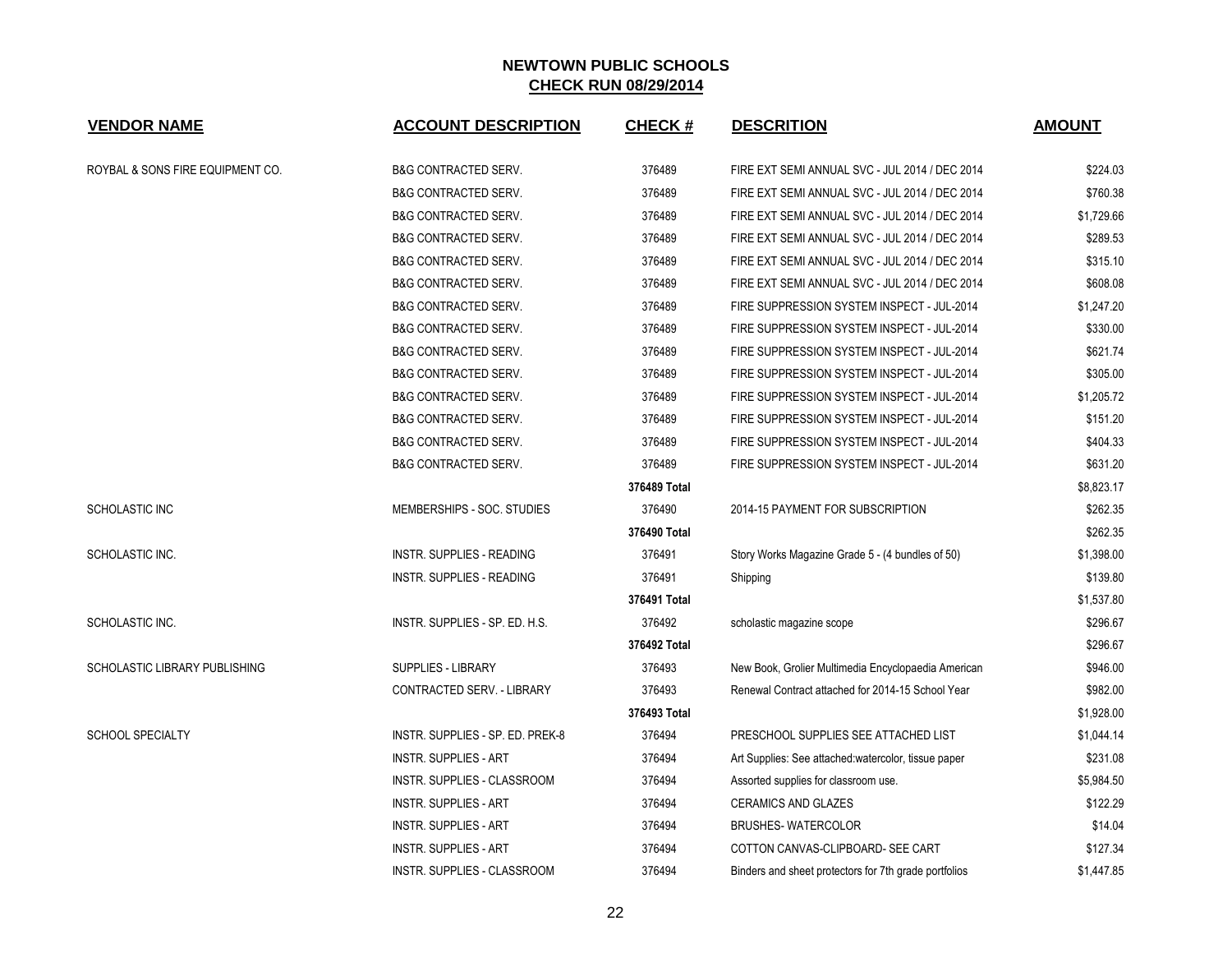| <b>VENDOR NAME</b>              | <b>ACCOUNT DESCRIPTION</b>       | <b>CHECK#</b> | <b>DESCRITION</b>                                         | <b>AMOUNT</b> |
|---------------------------------|----------------------------------|---------------|-----------------------------------------------------------|---------------|
| <b>SCHOOL SPECIALTY</b>         | OTHER SUPPLIES - STAFF DEVELOP.  | 376494        | Copernicus Reading/Writing Ctr with Tubs                  | \$311.49      |
|                                 | OTHER SUPPLIES - STAFF DEVELOP.  | 376494        | Double sided Combo Play Store and Puppet Theatre          | \$139.98      |
|                                 | INSTR. SUPPLIES - CLASSROOM      | 376494        | boxes School Smart Non-Skid Paper Clips, Jumbo            | \$28.00       |
|                                 | INSTR. SUPPLIES - CLASSROOM      | 376494        | red, 2-pocket folders # 084883-no shipping, CT Bid Prices | \$184.50      |
|                                 | INSTR. SUPPLIES - CLASSROOM      | 376494        | clipboards #9-1272480-303-no shipping, CT St bid prices.  | \$95.00       |
|                                 | INSTR. SUPPLIES - CLASSROOM      | 376494        | Riegle Press Inc. Deluxe Edition Calendar, Year 2014/15   | \$95.68       |
|                                 |                                  | 376494 Total  |                                                           | \$9,825.89    |
| <b>JEFF SCHUPP</b>              | INSTR. SUPPLIES - CLASSROOM      | 376495        | <b>CLASSROOOM SUPPLIES</b>                                | \$49.65       |
|                                 |                                  | 376495 Total  |                                                           | \$49.65       |
| J.A. SEXAUER                    | <b>B&amp;G SUPPLIES - MAINT.</b> | 376496        | FLUSH VALVES, SENSORS, FAUCETS - SINK REPAIR              | \$32.72       |
|                                 | <b>B&amp;G SUPPLIES - MAINT.</b> | 376496        | FLUSH VALVES, SENSORS, FAUCETS - SINK REPAIR              | \$5,000.27    |
|                                 | <b>B&amp;G SUPPLIES - MAINT.</b> | 376496        | FLUSH VALVES, SENSORS, FAUCETS - SINK REPAIR              | \$4,329.23    |
|                                 | <b>B&amp;G SUPPLIES - MAINT.</b> | 376496        | FLUSH VALVES, SENSORS, FAUCETS - SINK REPAIR              | \$261.97      |
|                                 |                                  | 376496 Total  |                                                           | \$9.624.19    |
| SHEFFIELD POTTERY INC.          | <b>INSTR. SUPPLIES - ART</b>     | 376497        | RED CLAY- NO SAND-10714S NG                               | \$507.50      |
|                                 | <b>INSTR. SUPPLIES - ART</b>     | 376497        | Byrbe Clay, white, low fire earthenware,                  | \$43.50       |
|                                 | <b>INSTR. SUPPLIES - ART</b>     | 376497        | CREC 2014-15 Bid                                          | \$29.00       |
|                                 | <b>INSTR. SUPPLIES - ART</b>     | 376497        | No S/H                                                    | \$43.50       |
|                                 |                                  | 376497 Total  |                                                           | \$623.50      |
| SHI INTERNATIONAL CORP.         | EQUIPMENT - INFO. TECH.          | 376498        | 3 Yr. Depot Warranty for X131e - Lenovo part # 04W9146    | \$3,019.50    |
|                                 | EQUIPMENT - INFO. TECH.          | 376498        | ThinkPad X131e Intel 3367-CTO - Lenovo Part # 3367        | \$35,169.00   |
|                                 |                                  | 376498 Total  |                                                           | \$38,188.50   |
| SHIFFLER EQUIPMENT SALES INC.   | B. & G. REPAIRS - M.S.           | 376499        | <b>RESTROOM PARTITIONS - NMS</b>                          | \$3,510.00    |
|                                 |                                  | 376499 Total  |                                                           | \$3,510.00    |
| SOCIAL STUDIES SCHOOL SERVICE   | INSTR. SUPPLIES - SOC. STUDIES   | 376500        | <b>BRAIN GAMES : SEASON 2</b>                             | \$29.93       |
|                                 | INSTR. SUPPLIES - SOC. STUDIES   | 376500        | <b>SHIPPING</b>                                           | \$4.00        |
|                                 |                                  | 376500 Total  |                                                           | \$33.93       |
| SOUTHBURY PRINTING CENTRE, INC. | PRINTING - ADMIN.                | 376501        | REFERRAL FORMS                                            | \$104.33      |
|                                 |                                  | 376501 Total  |                                                           | \$104.33      |
| STAPLES ADVANTAGE               | <b>INSTR. SUPPLIES - ART</b>     | 376502        | BINS- HP CARTRIGES- PAPERCLIPS                            | \$556.27      |
|                                 | <b>INSTR. SUPPLIES - READING</b> | 376502        | Storage crates, Item 498606                               | \$39.76       |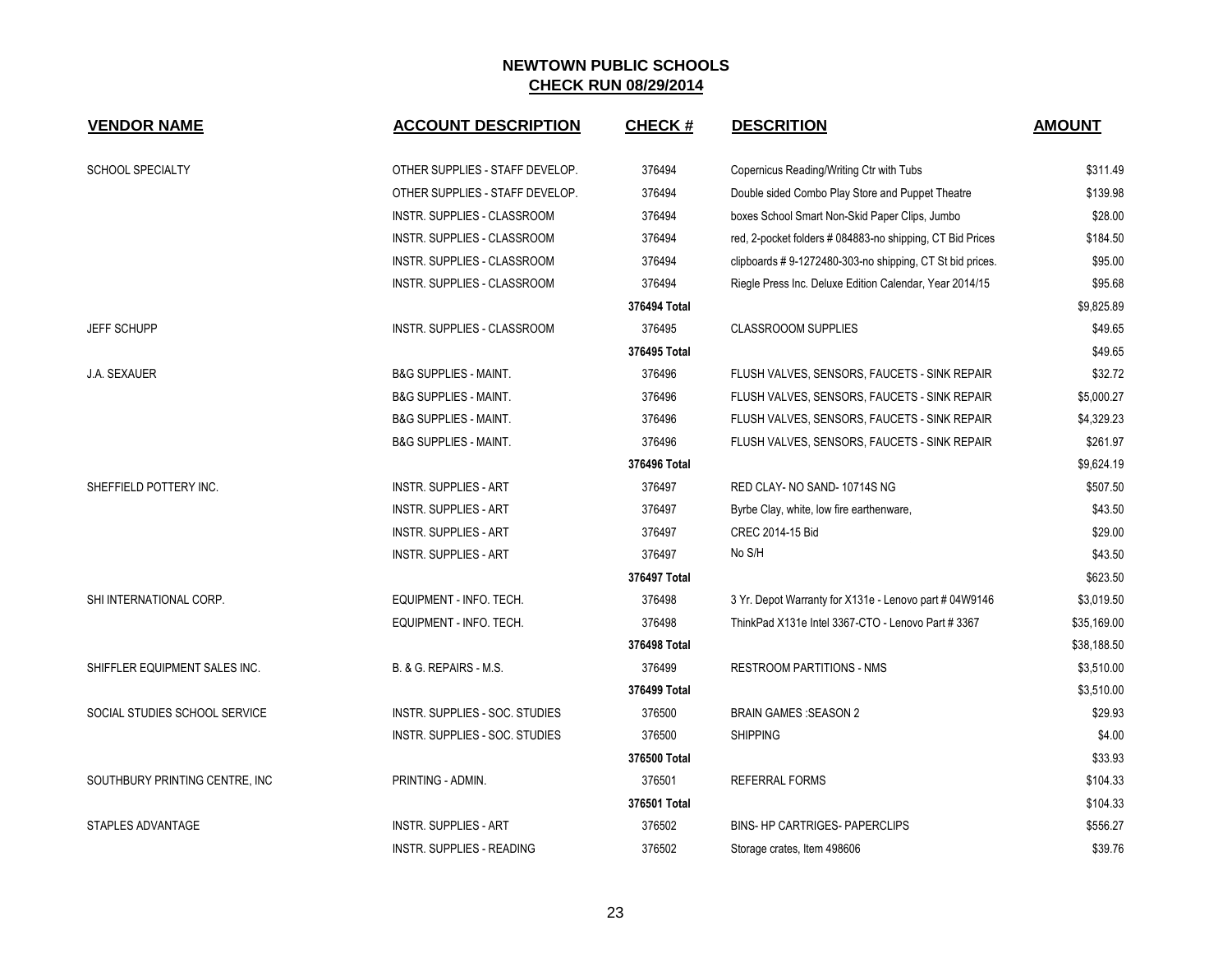| <b>VENDOR NAME</b>            | <b>ACCOUNT DESCRIPTION</b>       | <b>CHECK#</b> | <b>DESCRITION</b>                                        | <b>AMOUNT</b> |
|-------------------------------|----------------------------------|---------------|----------------------------------------------------------|---------------|
| STAPLES ADVANTAGE             | INSTR. SUPPLIES - READING        | 376502        | Hanging file folders, Item 784559, penda flex reinforced | \$94.95       |
|                               |                                  | 376502 Total  |                                                          | \$690.98      |
| STAPLES CREDIT PLAN           | INSTR. SUPPLIES - SOC. STUDIES   | 376503        | ITEM 653415 POST-IT SUPER STICKY 3X3                     | \$37.98       |
|                               | INSTR. SUPPLIES - SOC. STUDIES   | 376503        | <b>ITEM 463710 SHARPIE PERMANENT MARKERS</b>             | \$24.00       |
|                               | INSTR. SUPPLIES - SOC. STUDIES   | 376503        | ITEM 318436 1IN AVERY BINDERS BLACK                      | \$115.80      |
|                               | INSTR. SUPPLIES - SOC. STUDIES   | 376503        | <b>ITEM 1 IN AVERY BINDERS WHITE</b>                     | \$79.80       |
|                               | INSTR. SUPPLIES - SOC. STUDIES   | 376503        | ITEM 500850 AVERY LARGE PERM MARKERS, BLACK              | \$21.50       |
|                               | INSTR. SUPPLIES - SOC. STUDIES   | 376503        | ITEM 124636 EXPO DRY ERASE MARKERS, DOZEN                | \$181.40      |
|                               | INSTR. SUPPLIES - SOC. STUDIES   | 376503        | ITEM 124511 EXPO DRY ERASE MARKERS, DOZEN                | \$164.90      |
|                               |                                  | 376503 Total  |                                                          | \$625.38      |
| STATE OF CONNECTICUT          | OFF. SUPPLIES - BUS. SERV.       | 376504        | REGISTRATION FEE P#2629S                                 | \$49.00       |
|                               |                                  | 376504 Total  |                                                          | \$49.00       |
| STATE OF CONNECTICUT          | PROF. SERV. - B. & G.            | 376505        | <b>BOILER INSPECTION - NHS</b>                           | \$80.00       |
|                               |                                  | 376505 Total  |                                                          | \$80.00       |
| STEPNEY HARDWARE INC.         | <b>B&amp;G SUPPLIES - MAINT.</b> | 376506        | MAINTENANCE SUPPLIES - 2014-2015                         | \$32.82       |
|                               | <b>B&amp;G SUPPLIES - MAINT.</b> | 376506        | MAINTENANCE SUPPLIES - 2014-2015                         | \$120.97      |
|                               | <b>B&amp;G SUPPLIES - MAINT.</b> | 376506        | MAINTENANCE SUPPLIES - 2014-2015                         | \$79.95       |
|                               |                                  | 376506 Total  |                                                          | \$233.74      |
| STEPWARE INC.                 | TECH. SOFTWARE - INFO. TECH.     | 376507        | Renewal for Typing Master for 5 Sch                      | \$3,528.00    |
|                               |                                  | 376507 Total  |                                                          | \$3,528.00    |
| SUNDANCE/NEWBRIDGE            | <b>TEXTBOOKS - CLASSROOM</b>     | 376508        | Alpha Kids Level 4, Level C single copy                  | \$69.00       |
|                               | TEXTBOOKS - CLASSROOM            | 376508        | Alpha Kids Level 3, Level C single copy                  | \$65.40       |
|                               | <b>TEXTBOOKS - CLASSROOM</b>     | 376508        | Alpha Kids Level 5, Level D single copy                  | \$69.00       |
|                               | TEXTBOOKS - CLASSROOM            | 376508        | Alpha Kids Level 6, Level D single copy                  | \$69.00       |
|                               | <b>TEXTBOOKS - CLASSROOM</b>     | 376508        | Shipping and Handling charges                            | \$27.24       |
|                               |                                  | 376508 Total  |                                                          | \$299.64      |
| SUPER DUPER PUBLICATIONS INC. | INSTR. SUPPLIES - SP/HEAR.       | 376509        | PLEASE ORDER AS PER ATTACHED SHEET                       | \$151.65      |
|                               |                                  | 376509 Total  |                                                          | \$151.65      |
| SUPERIOR CLEANERS AND TAILORS | INSTR. SUPPLIES - SP. ED. PREK-8 | 376510        | STARR PROGRAM LAUNDRY                                    | \$17.24       |
|                               | INSTR. SUPPLIES - SP. ED. PREK-8 | 376510        | STARR PROGRAM LAUNDRY                                    | \$17.24       |
|                               |                                  | 376510 Total  |                                                          | \$34.48       |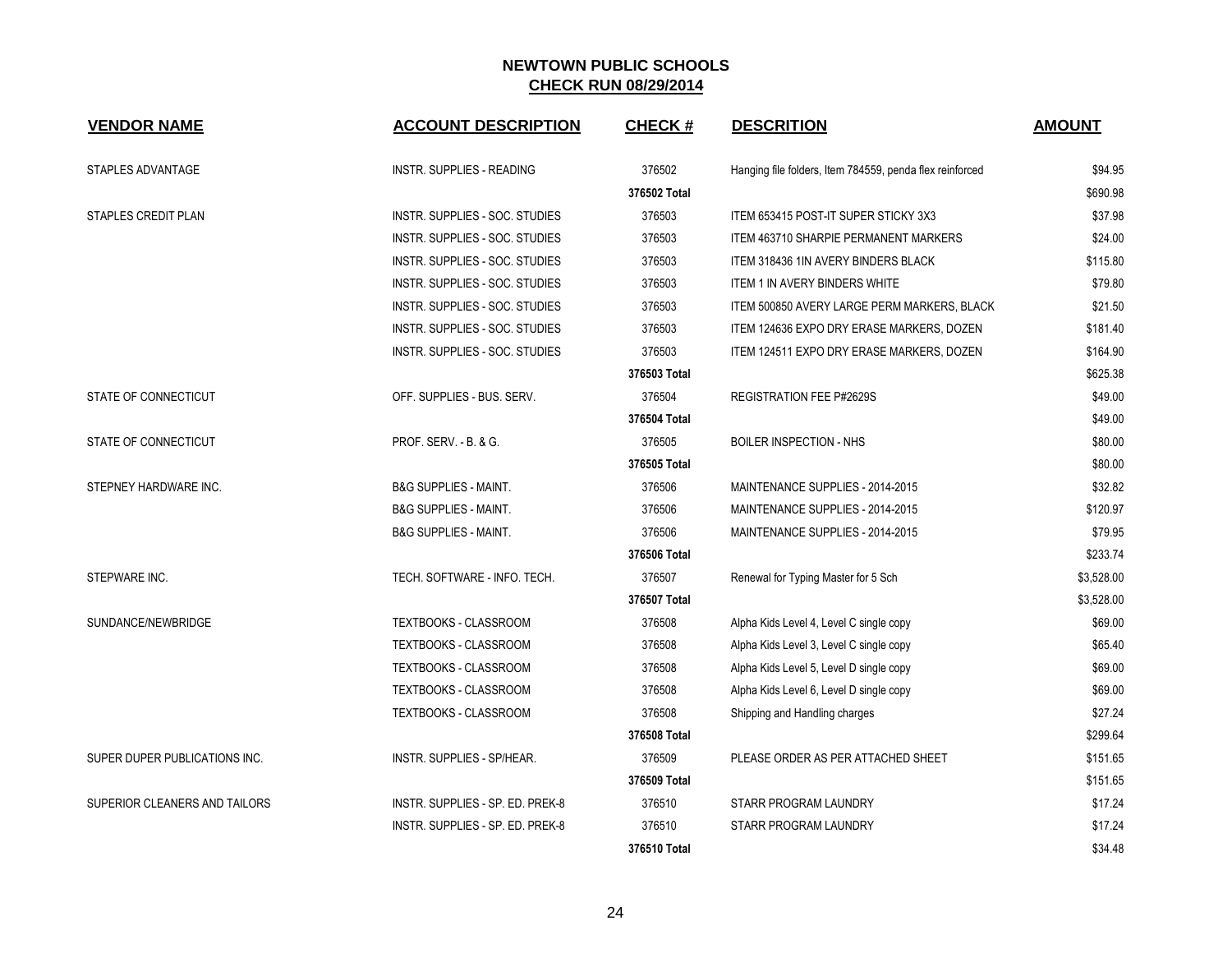| <b>VENDOR NAME</b>                   | <b>ACCOUNT DESCRIPTION</b>          | <b>CHECK#</b> | <b>DESCRITION</b>                                  | <b>AMOUNT</b> |
|--------------------------------------|-------------------------------------|---------------|----------------------------------------------------|---------------|
| <b>GARY TETU</b>                     | <b>B&amp;G SUPPLIES - CUSTODIAL</b> | 376511        | SHOE'S (50059)                                     | \$100.00      |
|                                      |                                     | 376511 Total  |                                                    | \$100.00      |
| TILCON CONNECTICUT INC.              | B. & G. IMPROVE - H.S.              | 376512        | HIGH SCHOOL PARKING LOT PAVING - ST                | \$157,230.38  |
|                                      |                                     | 376512 Total  |                                                    | \$157,230.38  |
| TIME FOR KIDS                        | INSTR. SUPPLIES - CLASSROOM         | 376513        | 2014-15 Subscription to Time For Kids, K-1 Edition | \$188.50      |
|                                      | INSTR. SUPPLIES - CLASSROOM         | 376513        | 2014-15 Subscription to Time For Kids,             | \$290.29      |
|                                      | INSTR. SUPPLIES - CLASSROOM         | 376513        | 2014-15 Subscription to Time For Kids              | \$51.90       |
|                                      | INSTR. SUPPLIES - CLASSROOM         | 376513        | Shipping and Handling charges                      | \$92.59       |
|                                      |                                     | 376513 Total  |                                                    | \$623.28      |
| TIME FOR KIDS                        | INSTR. SUPPLIES - CLASSROOM         | 376514        | 2014-15 Subscription to Time                       | \$212.00      |
|                                      |                                     | 376514 Total  |                                                    | \$212.00      |
| TOOLS PLUS INC.                      | <b>B&amp;G SUPPLIES - MAINT.</b>    | 376515        | CORE BITS, PILOT BITS - MAINT SUPPLIES             | \$388.54      |
|                                      |                                     | 376515 Total  |                                                    | \$388.54      |
| <b>TORRCO</b>                        | <b>B&amp;G SUPPLIES - MAINT.</b>    | 376516        | TWO WATER HEATERS - PLUMBING SUPPLIES              | \$3,612.50    |
|                                      | <b>B&amp;G SUPPLIES - MAINT.</b>    | 376516        | TUBING, HOSE CAPS, ADAPTERS, VALVES                | \$3,518.66    |
|                                      | <b>B&amp;G SUPPLIES - MAINT.</b>    | 376516        | TUBING, HOSE CAPS, ADAPTERS, VALVES                | \$260.40      |
|                                      |                                     | 376516 Total  |                                                    | \$7,391.56    |
| USI EDUCATION & GOVERNMENT SALES     | INSTR. SUPPLIES - CLASSROOM         | 376517        | Value Wrap Roll Film, SKU 7669                     | \$243.60      |
|                                      | INSTR. SUPPLIES - CLASSROOM         | 376517        | Shipping and Handling charges                      | \$42.99       |
|                                      |                                     | 376517 Total  |                                                    | \$286.59      |
| VILLA MARIA SCHOOL                   | TUITION - OUT-OF-DISTRICT           | 376518        | MEDIATED AGREEMENT 2014/2015                       | \$8,750.00    |
|                                      |                                     | 376518 Total  |                                                    | \$8,750.00    |
| WATERSAVER FAUCET COMPANY            | <b>REPAIRS - SCIENCE</b>            | 376519        | SERRATED HOSE END 3/8 INCH ITEM                    | \$19.50       |
|                                      |                                     | 376519 Total  |                                                    | \$19.50       |
| <b>WELLS FARGO EQUIPMENT FINANCE</b> | <b>EQUIP RENTAL - B&amp;G</b>       | 376520        | LEASE AGREEMENT DOOSAN FORLIFT 2014/15             | \$882.69      |
|                                      |                                     | 376520 Total  |                                                    | \$882.69      |
| WESTERN PSYCHOLOGICAL SERVICES       | INSTR. SUPPLIES - PSYCH.            | 376521        | ABAS W-488A                                        | \$237.00      |
|                                      | INSTR. SUPPLIES - PSYCH.            | 376521        | ABAS 488C                                          | \$237.00      |
|                                      | INSTR. SUPPLIES - PSYCH.            | 376521        | <b>SHIPPING</b>                                    | \$47.40       |
|                                      |                                     | 376521 Total  |                                                    | \$521.40      |
| <b>WHEELER CLINIC INC</b>            | <b>TUITION - OUT-OF-DISTRICT</b>    | 376522        | TUITION - OUT-OF-DISTRICT                          | \$7,203.75    |
|                                      |                                     | 376522 Total  |                                                    | \$7,203.75    |